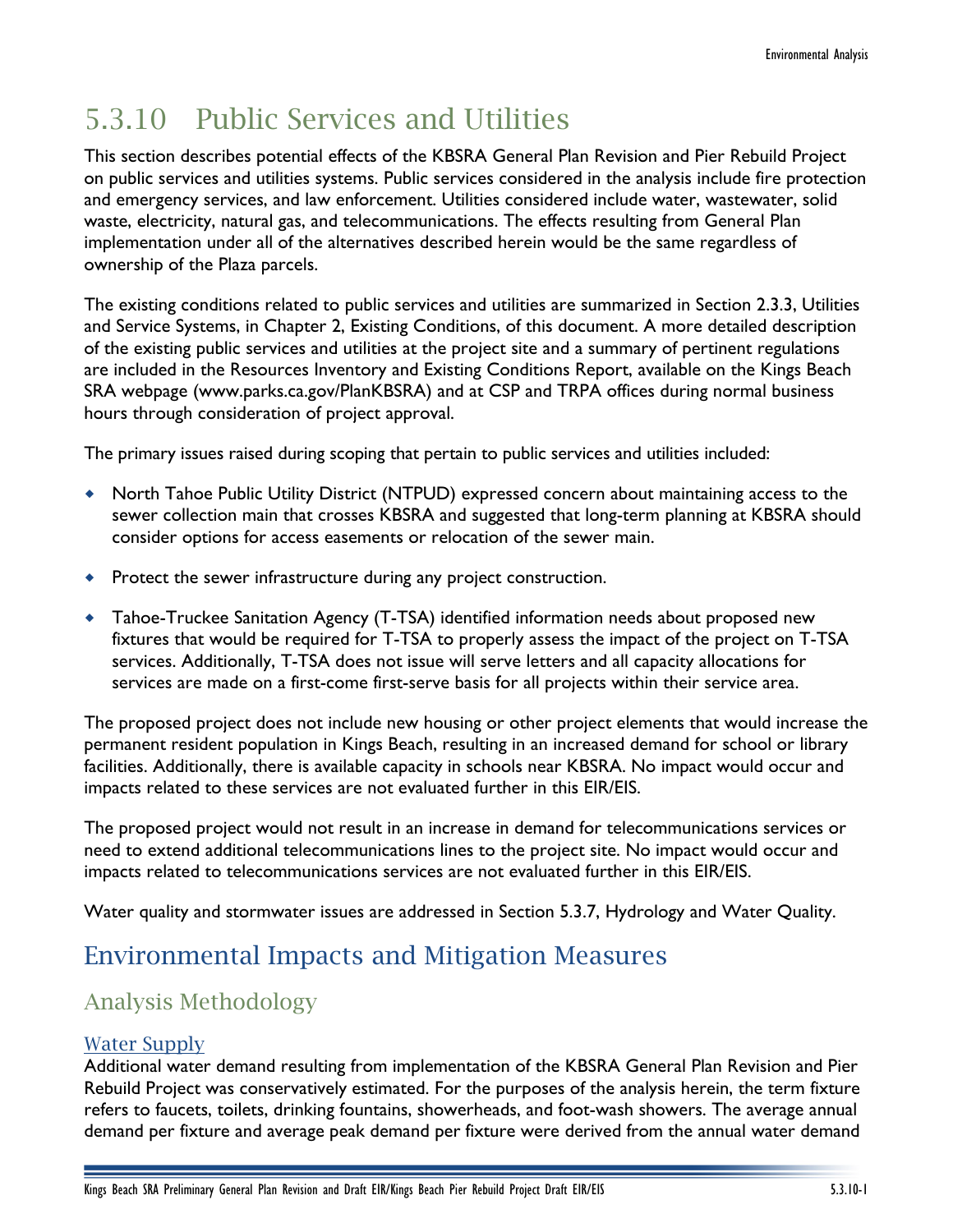from 2012 through 2015, which was provided by NTPUD (Stelter, pers. comm., 2016a), and the number of existing fixtures.

## **Wastewater**

Sewer flows are assumed to mirror domestic water usage without irrigation. There is no assumed loss between water use and wastewater generation. A fixture unit is defined in the 2016 California Plumbing Code as a scaling factor in terms of the load-producing effects on the plumbing system. The capacity of the wastewater collection system serving KBSRA is based on number of fixture units.

## Energy

Levels of construction- and operation-related energy consumption for the project were measured in megawatt-hour (MWh) of electricity, million British Thermal Units (MMBtu) of natural gas, and gallons of gasoline and diesel fuel. Energy consumption estimates were calculated using the California Emissions Estimator Model (CalEEMod) Version 2016.3.1 computer program. Where project-specific information was not known, CalEEMod default values based on the project's location were used. Table 5.3.10-1 summarizes the levels of energy consumption for each year of construction, the levels of energy consumption for the first year of operation during the build-out year of 2021, and the gasoline and diesel consumption estimates for the project in 2021.

## Table 5.3.10-1 Annual Operational Energy Use and Fuel Consumption for 2021

| Construction                                                                                                                          |                           |                   |
|---------------------------------------------------------------------------------------------------------------------------------------|---------------------------|-------------------|
| Year                                                                                                                                  | Gasoline (gal/year)       | Diesel (gal/year) |
| 2019                                                                                                                                  | 664                       | 6,610             |
| 2020                                                                                                                                  | 5,706                     | 17,296            |
| 2021                                                                                                                                  | 6,195                     | 17,549            |
| <b>Total</b>                                                                                                                          | 12,565                    | 41,455            |
| Operation                                                                                                                             |                           |                   |
| <b>Energy Consumption</b>                                                                                                             |                           |                   |
| All Land Uses                                                                                                                         | <b>Energy Consumption</b> | <b>Units</b>      |
| Electricity                                                                                                                           | 1,350                     | MWh/year          |
| Natural Gas                                                                                                                           | 283                       | MMBtu/year        |
| <b>Fuel Consumption</b>                                                                                                               |                           |                   |
| Vehicle Category                                                                                                                      | Gasoline (gal/year)       | Diesel (gal/year) |
| Passenger Vehicles                                                                                                                    | 2,922                     | 25                |
| <b>Trucks</b>                                                                                                                         | 2,827                     | I, I38            |
| <b>Buses</b>                                                                                                                          | 48                        | 54                |
| <b>Other Vehicles</b>                                                                                                                 | 10                        | $\overline{2}$    |
| <b>Total</b>                                                                                                                          | 5,806                     | 1,220             |
| Notes: MWh/year=megawatt hour per year, gal/year=gallons per year                                                                     |                           |                   |
| Detailed calculations are provided in the technical analysis materials available on the project webpage (www.parks.ca.gov/PlanKBSRA). |                           |                   |

Source: Compiled by Ascent Environmental in 2017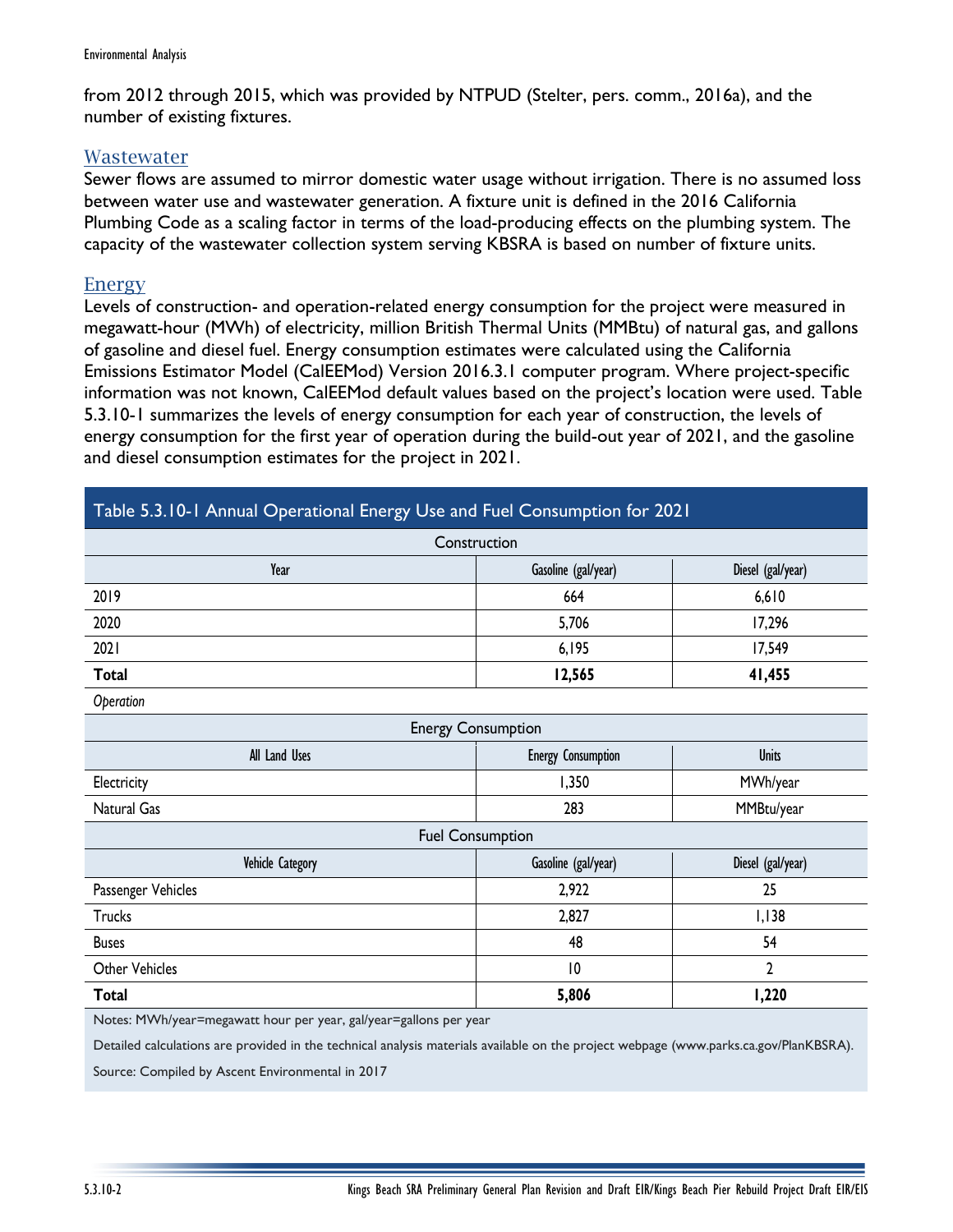# Significance Criteria

Significance criteria for determining impacts to public services and utilities are summarized below.

## CEQA Criteria

Based on Appendix G of the State CEQA Guidelines, impacts to public services and utilities would be significant if the project would:

- exceed wastewater treatment requirements of the applicable Regional Water Quality Control Board;
- require or result in the construction of new water or wastewater facilities or expansion of existing facilities, the construction of which could cause significant environmental effects;
- have sufficient water supplies available to serve the project from existing entitlements and resources or require new or expanded entitlements;
- result in a determination by the wastewater treatment provider which serves or may serve the project that it has adequate capacity to serve the project's projected demand in addition to the provider's existing commitments;
- be served by a landfill with sufficient permitted capacity to accommodate the project's solid waste disposal needs in compliance with all applicable laws;
- result in inefficient and wasteful consumption of energy during construction or operations or require new or expanded energy facilities that could cause significant environmental effects; or
- result in substantial adverse physical impacts associated with the provision of or need for new or physically altered governmental facilities, the construction of which could cause significant environmental impacts to maintain acceptable service ratios, response times, or other performance objectives for any public services including fire protection and law enforcement.

## TRPA Criteria

The public services, energy, and utilities criteria from the TRPA Initial Environmental Checklist were used to evaluate the public services and utilities impacts of the alternatives. Impacts to public services and utilities would be significant if the project would:

- have an unplanned effect upon, or result in a need for new or altered governmental services related to fire protection, police protection, maintenance of public facilities, including roads, or other governmental services;
- use substantial amounts of fuel or energy;
- substantial increase in demand upon existing sources of energy, or require the development of new sources of energy;
- result in the need for new systems or substantial alterations to power and gas utility facilities;
- result in the need for new systems or substantial alterations to solid waste and disposal;
- utilize additional water at an amount which will exceed the maximum permitted capacity of the service provider; or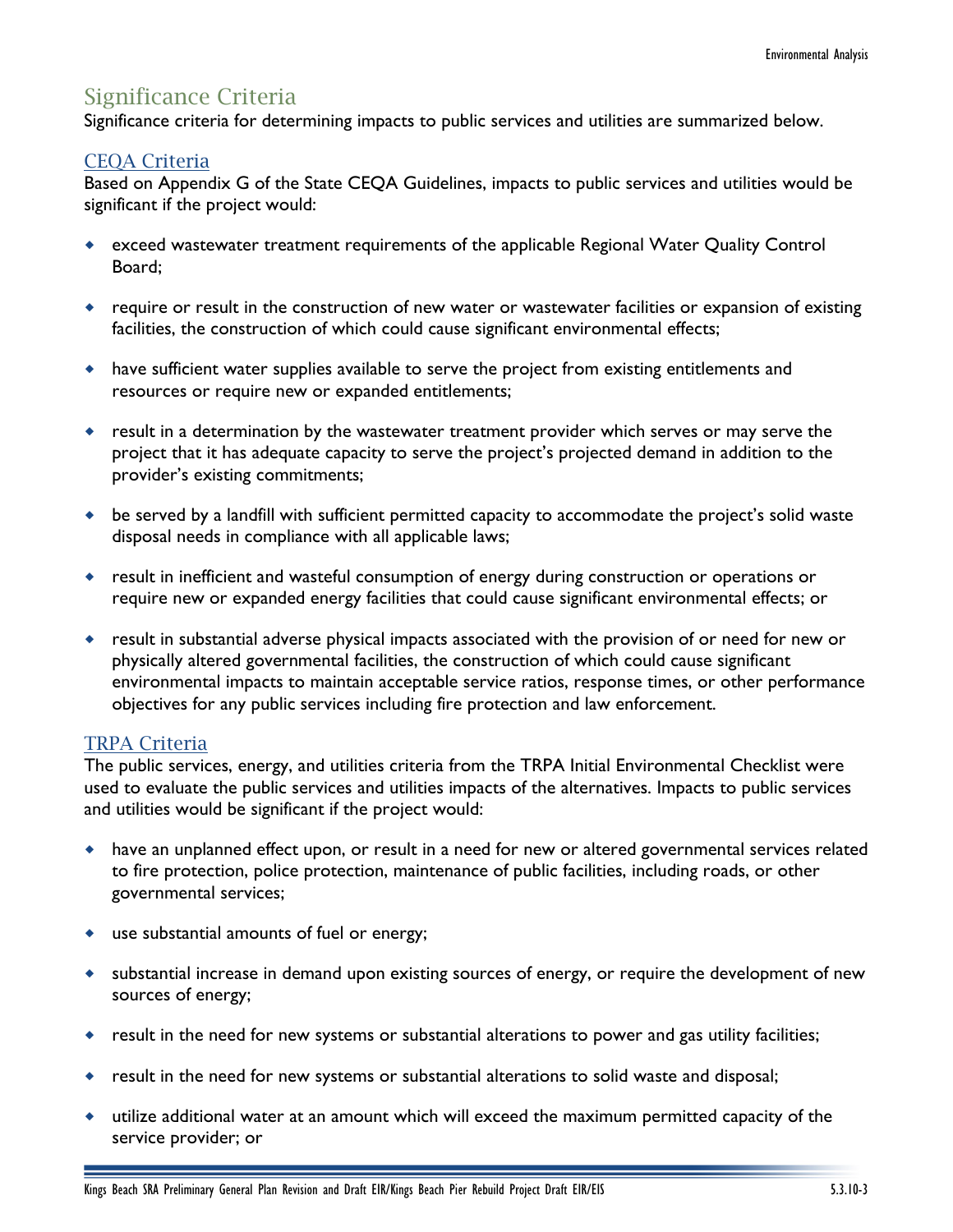utilize additional sewage treatment capacity at an amount which will exceed the maximum permitted capacity of the sewage treatment provider.

## Environmental Impacts

## Impact 5.3.10-1: Increased demand for water supply

The additional annual water demand for the Alternative 2 General Plan revision would be 713,500 gallons. The increase in water demand associated with implementation of Alternative 2 would be a 0.12 percent increase over existing NTPUD water demand and would represent 0.04 percent of NTPUD's total water supplies. NTPUD would have adequate water supply to serve the project. Water demand increases associated with implementation of the General Plan revision for Alternatives 3 and 4 would be approximately the same as that for Alternative 2. Alternatives 2 through 4 would also reduce its water demand through facility design and implementation of water conservation measures that would meet Title 24 requirements. This impact would be **less than significant** for Alternatives 2 through 4.

There would be **no impact** for Alternative 1. The pier rebuild project under Alternatives 2 through 4 would result in no increase in water demand and, therefore, would have **no impact** on water supply.

## Alternative 1: No Project

### General Plan Revision

Because the 1980 General Plan Development Plan would remain unchanged and no upland improvements would be made under the No Action Alternative, there would be no increase in water demand over that which could occur under existing conditions and therefore **no impact** to water supply.

## Pier Rebuild Project

Because the existing Kings Beach pier would remain and there would be no other improvements under the No Action Alternative, there would be no new water demand and therefore **no impact** to water supply.

## Alternative 2: Eastern Pier Alternative (Proposed Project)

## General Plan Revision

The existing water demand at KBSRA is associated with the two restroom facilities, a foot wash station, and irrigation of the California Tahoe Conservancy (Conservancy) parcels (i.e., the plaza area) in the northeastern portion of the KBSRA General Plan area. Between 2012 and 2015, the average annual water demand at KBSRA was 685,750 gallons (see Table 5.3.10-2).

As part of the General Plan revision associated with Alternative 2, an additional six restroom stalls (each with one toilet and one sink) and two overhead outdoor showers would be constructed and a new 14,000-square foot or greater lawn area would require irrigation during spring and summer months. Implementation of Alternative 2 may result in an increase in the number of special events, but would not be anticipated to result in an increase in size of the events. The increase in annual water demand associated with the additional stalls, sinks, and outdoor showers would be approximately 225,500 gallons (see Table 5.3.10-2). Because the existing restroom building in the central portion of KBSRA would be reconstructed as part of its expansion and would be required to install low flow, water conserving fixtures, the water demand associated this facility would likely be reduced or only incrementally greater than existing conditions.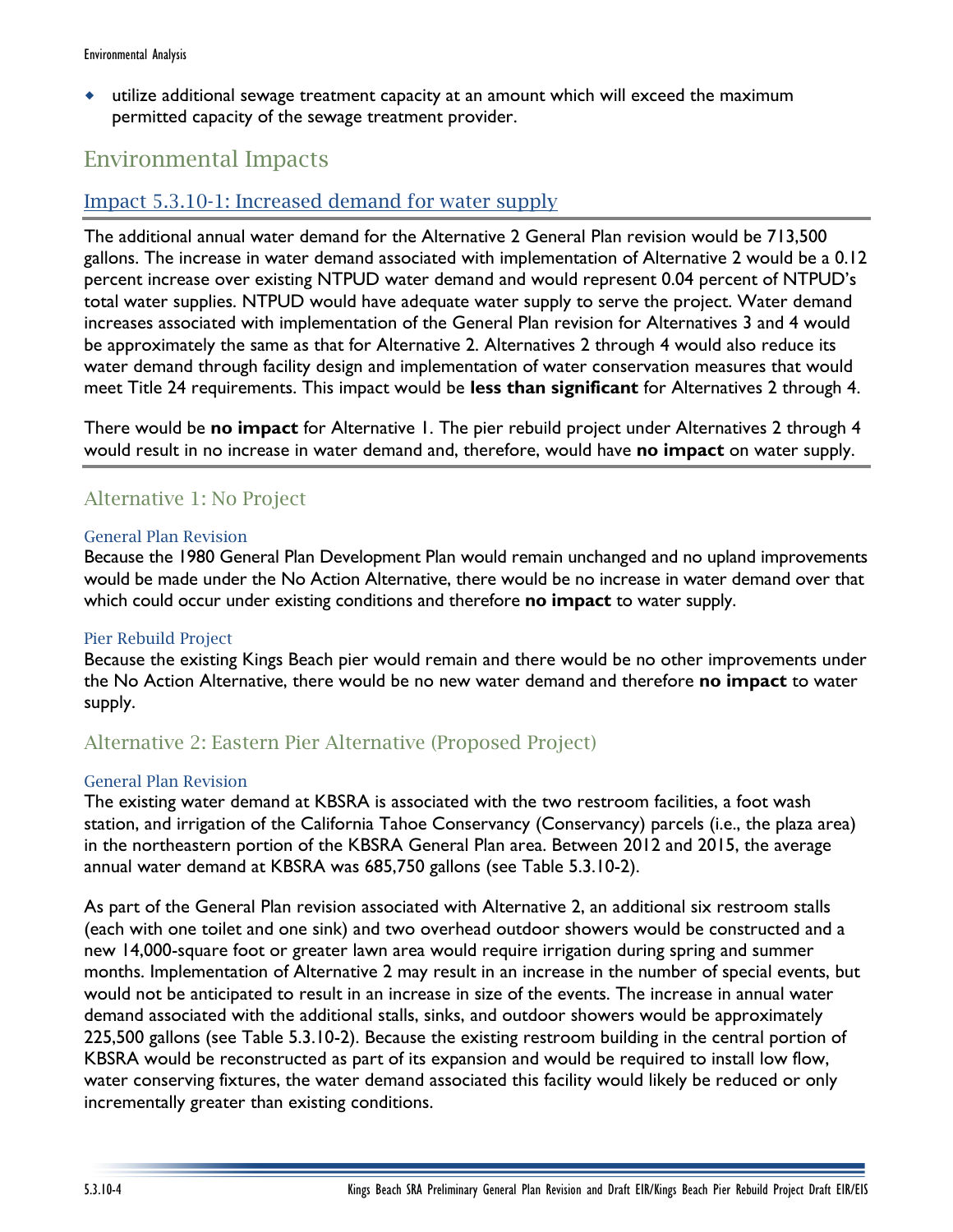The increase in annual water demand associated with lawn irrigation is estimated to be approximately 488,000 gallons per year (compiled by Ascent Environmental in 2016). The volume of water required to irrigate the proposed lawn area may vary through the irrigation season from May through September. Additionally, artificial turf could be used for the lawn instead of natural grass, which would result in no increase in water demand for irrigation. The future water demand at KBSRA shown in Table 5.3.10-2 assumes an irrigated lawn would be installed; thus, a conservative estimate of water use for irrigation is provided here. Irrigation water demand at the Conservancy parcels would be similar to existing conditions. In the past, irrigation measured at the Conservancy parcels by NTPUD has included irrigation for the Kings Beach Corridor Improvement Project streetscape improvements and landscaping; however, irrigation for those uses is no longer provided through the Conservancy parcels.

NTPUD has sufficient water supplies to meet current and projected water demands in their service area during normal, single dry, and multiple dry water years (NTPUD 2013:42 – 44). Additionally, NTPUD has combined surface and groundwater rights of 5,873 acre-feet per year (afy; 1,913 million gallons [mg]), which exceeds the estimated demand of 1,782 afy (580 mg) in 2015 and the estimated cumulative demand of 3,079 afy (1,003 mg) in 2030 (Stelter, pers. comm., 2016b; NTPUD 2013). NTPUD has confirmed there is sufficient water supply to serve water demand associated with implementation of Alternative 2 (Stelter, pers. comm., 2017a). The increase in water demand associated with implementation of Alternative 2 would be a 0.12 percent increase over existing NTPUD water demand and would represent 0.04 percent of NTPUD's total water supplies.

| Table 5.3.10-2 Existing and Future Water Demand at KBSRA |                        |  |
|----------------------------------------------------------|------------------------|--|
|                                                          | Water Demand (gallons) |  |
| Existing Average Peak Day Water Demand <sup>1</sup>      | 2,560                  |  |
| Existing Average Annual Water Demand <sup>1</sup>        | 306,000                |  |
| Existing Average Annual Irrigation Demand                | 379,750                |  |
| Total Existing Average Annual Water Demand <sup>2</sup>  | 685,750                |  |
| Increase in Annual Landscape Irrigation Demand           | 488,000                |  |
| Increase in Annual Water Demand <sup>1</sup>             | 225,500                |  |
| Increase in Peak Day Demand <sup>1</sup>                 | 620                    |  |
| Total Increase in Annual Water Demand <sup>2</sup>       | 713,500                |  |
| Total Future Annual Water Demand <sup>3</sup>            | 1,399,250              |  |

## Table 5.3.10-2 Existing and Future Water Demand at KBSRA

<sup>1</sup> Existing water demand is associated with water fixtures, including sink faucets, toilets, foot-wash showers, and drinking fountains.

 $2$  Total existing annual water demand for existing conditions and the increase is the sum of annual water demand and annual irrigation demand.

<sup>3</sup> Total future annual water demand is the sum of total existing annual water demand and increase in cumulative annual water demand associated with increase in number of sink faucets, toilets, and outdoor showers.

Note: Average demand is shown here, because the water demand at KBSRA fluctuated between 2012 and 2015.

Source: Stelter, pers. comm., 2016a, 2017b; compiled by Ascent Environmental in 2017

Implementation of improvements associated with Alternative 2 would comply with KBSRA General Plan Guideline RES 11.3 and the CSP Standard and Special Project Requirements, which require incorporation of water conservation measures into the landscape, such as low volume irrigation. Additionally, the new restroom facilities would install toilets, sinks, and outdoor showers that exceed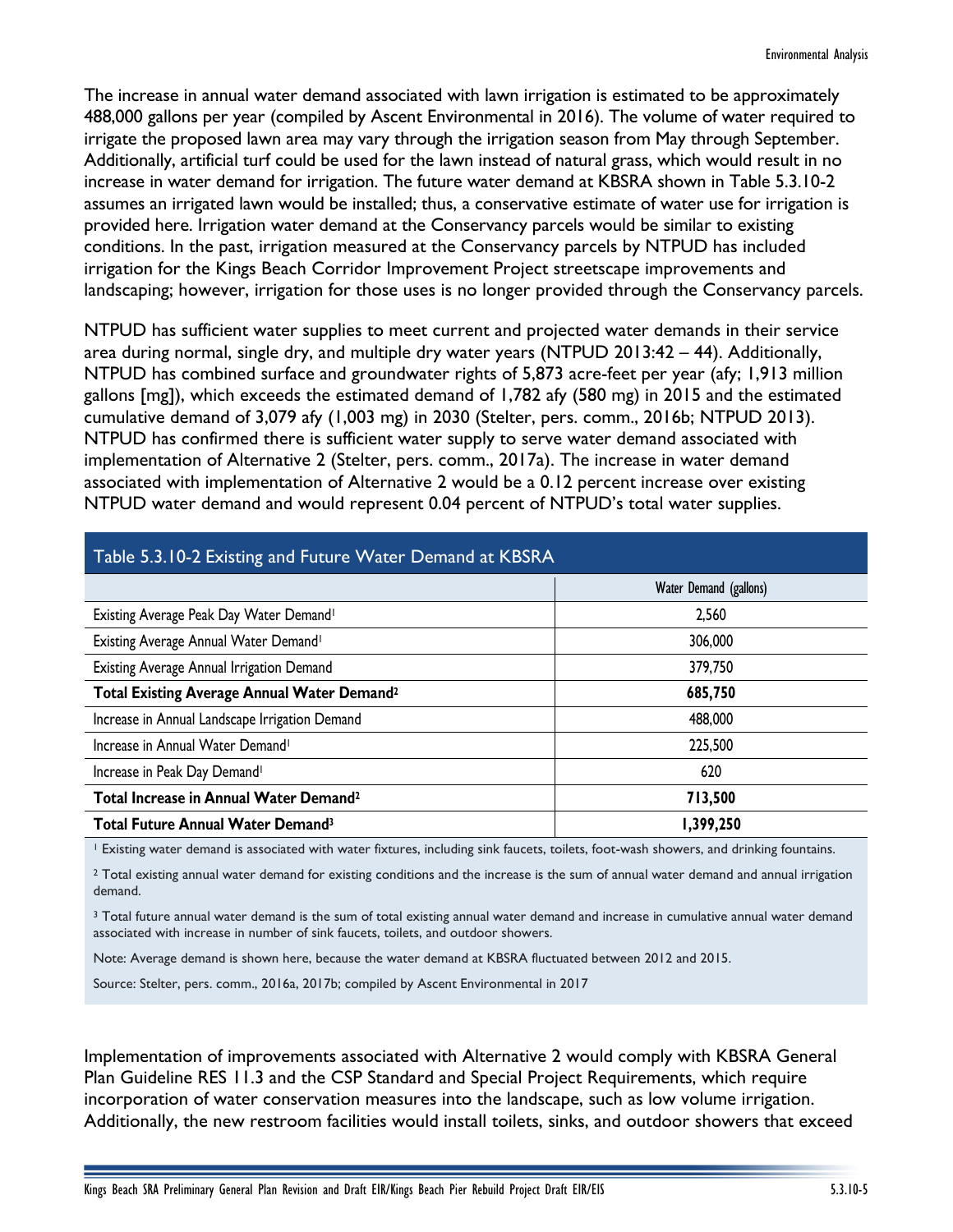2016 Title 24 water efficiency requirements. With implementation of the water-saving measures, Alternative 2 would also be consistent with the TRPA Regional Plan Policy PS-2.1 to reduce water demand through implementation of water conservation measures.

NTPUD would have adequate water supply to serve improvements proposed by the General Plan revision for Alternative 2. Additionally, Alternative 2 would reduce its water demand through facility design and implementation of water conservation measures that would meet 2016 Title 24 requirements. This impact would be **less than significant**.

### Pier Rebuild Project

With the eastern pier, there would be no increase in water demand associated with this scenario. There would be **no impact** on water supplies.

## Alternative 3: Central Pier Alternative

### General Plan Revision

Impacts on water demand from implementation of Alternative 3 would be similar to Alternative 2 because the park amenities that are included in Alternative 3 would for the most part include minor refinements in location or size compared to those associated with Alternative 2. Although Alternative 3 would result in no administrative office at KBSRA and fewer restrooms compared to Alternative 2, implementation of Alternative 3 would be expected to result in a similar increase in visitation and water use that would occur for Alternative 2. For these reasons and those described above for Alternative 2, the impact from implementation of Alternative 3 on water demand would be **less than significant**.

### Pier Rebuild Project

With the central pier, there would be no increase in water demand associated with this scenario. There would be **no impact** on water supplies.

## Alternative 4: Western Pier Alternative

#### General Plan Revision

Impacts on water demand from implementation of Alternative 4 would be similar to Alternative 2 because the increase in park amenities that are included in Alternative 4 would for the most part include minor refinements in location or size compared to Alternative 2. For these reasons and those described above for Alternative 2, the impact from implementation of Alternative 4 on water demand would be **less than significant**.

#### Pier Rebuild Project

With the western pier, there would be no increase in water demand associated with this scenario. There would be **no impact** on water supplies.

#### *Mitigation Measures*

No mitigation measures are required.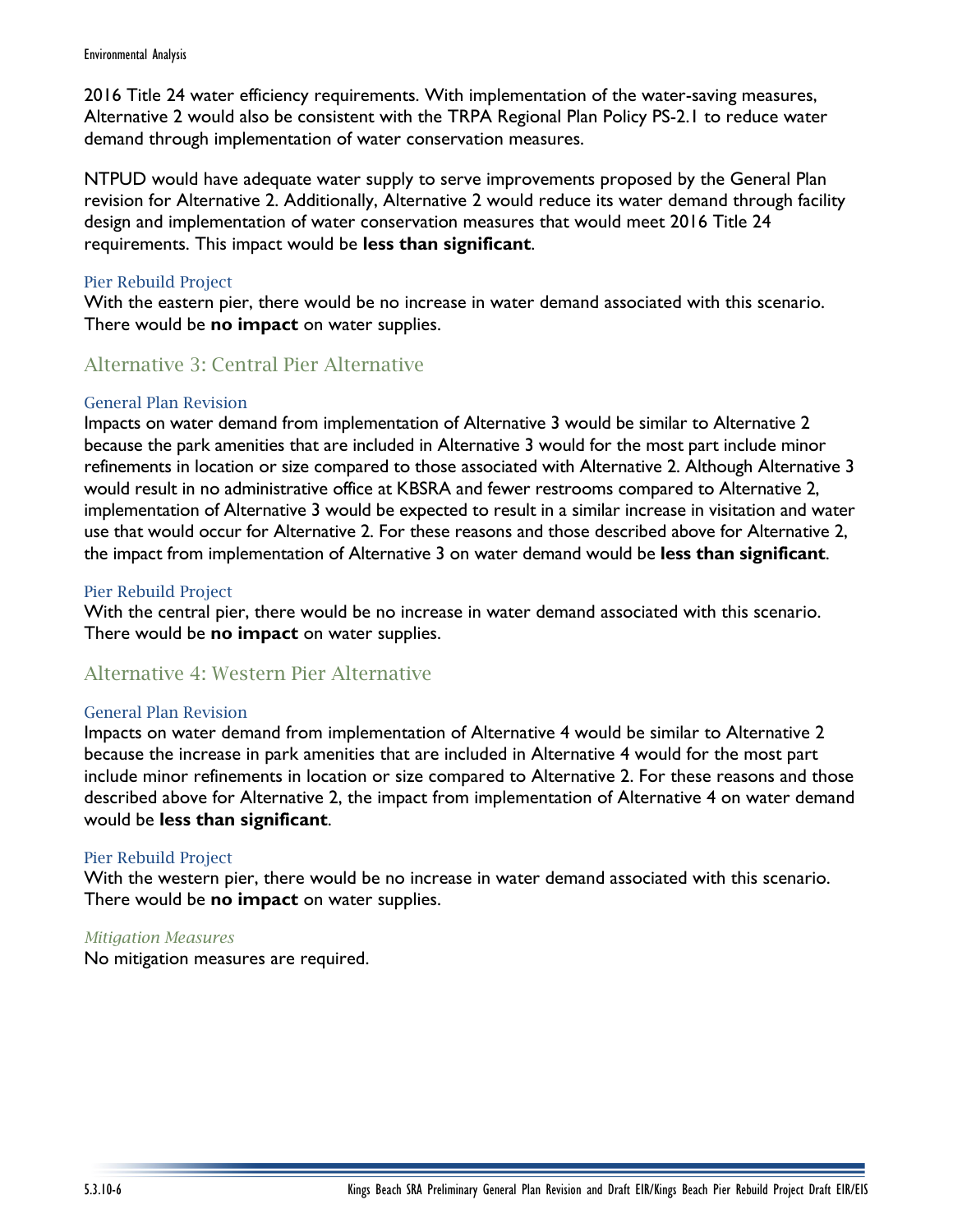## Impact 5.3.10-2: Effects on water conveyance and treatment infrastructure

The Alternative 2 General Plan revision would include six additional restroom stalls and associated sinks and outdoor showers. The existing water delivery infrastructure at the project site includes a 12 inch main outfitted with a 2-inch composite flow meter and water line and a connection is also provided for irrigation of the Conservancy parcels. California State Parks would submit an application and pay fees to NTPUD for an increase in water service at KBSRA. The NTPUD water supply infrastructure, including National Avenue Water Treatment Plant, has sufficient capacity to serve the water treatment demand for the project. The effects on water conveyance and treatment infrastructure from implementation of Alternatives 3 and 4 would be similar to those of Alternative 2. This impact would be **less than significant** for Alternatives 2 through 4.

There would be **no impact** for Alternative 1. The pier rebuild project under Alternatives 2 through 4 would result in no increase in water demand and, therefore, would have **no impact** on water conveyance and treatment infrastructure.

## Alternative 1: No Project

#### General Plan Revision

Because the 1980 General Plan Development Plan would remain unchanged and no upland improvements would be made under the No Action Alternative, there would be no increase in water demand over that which could occur under existing conditions and therefore **no impact** to water conveyance and treatment infrastructure.

#### Pier Rebuild Project

Because the existing Kings Beach pier would remain and there would be no other improvements under the No Action Alternative, there would be no new water demand and therefore **no impact** to water conveyance and treatment infrastructure.

## Alternative 2: Eastern Pier Alternative (Proposed Project)

#### General Plan Revision

The water supply infrastructure for the project would need to meet the increase in annual water demand estimated at approximately 713,500 gallons per year from six additional restroom stalls, outdoor showers, and irrigation for the new lawn included in the Alternative 2 General Plan revision. The water main serving KBSRA is a 12-inch pipe outfitted with a 2-inch composite flow meter and water line (Stelter, pers. comm., 2016a). A separate water connection is also located at KBSRA for irrigation of the Conservancy parcels in the northeastern portion of the General Plan area. California State Parks would be required to submit plans, an application, and pay connection fees for new toilets, sinks, and outdoor showers to NTPUD. NTPUD has confirmed that the water supply infrastructure that would serve KBSRA, including the 12-inch main and the National Avenue Water Treatment Plant, have sufficient capacity to meet the increase in water demand associated with Alternative 2 (Stelter, pers. comm., 2017a). The National Avenue Water Treatment Plant that treats surface water that is supplied to KBSRA has sufficient capacity to serve the minor increase in demand associated with implementation of Alternative 2.

Because California State Parks would submit an application and pay fees to NTPUD for an increase in water service and water supply infrastructure that would serve the project is adequate to serve the water demand and fire flow needs, this impact is **less than significant**.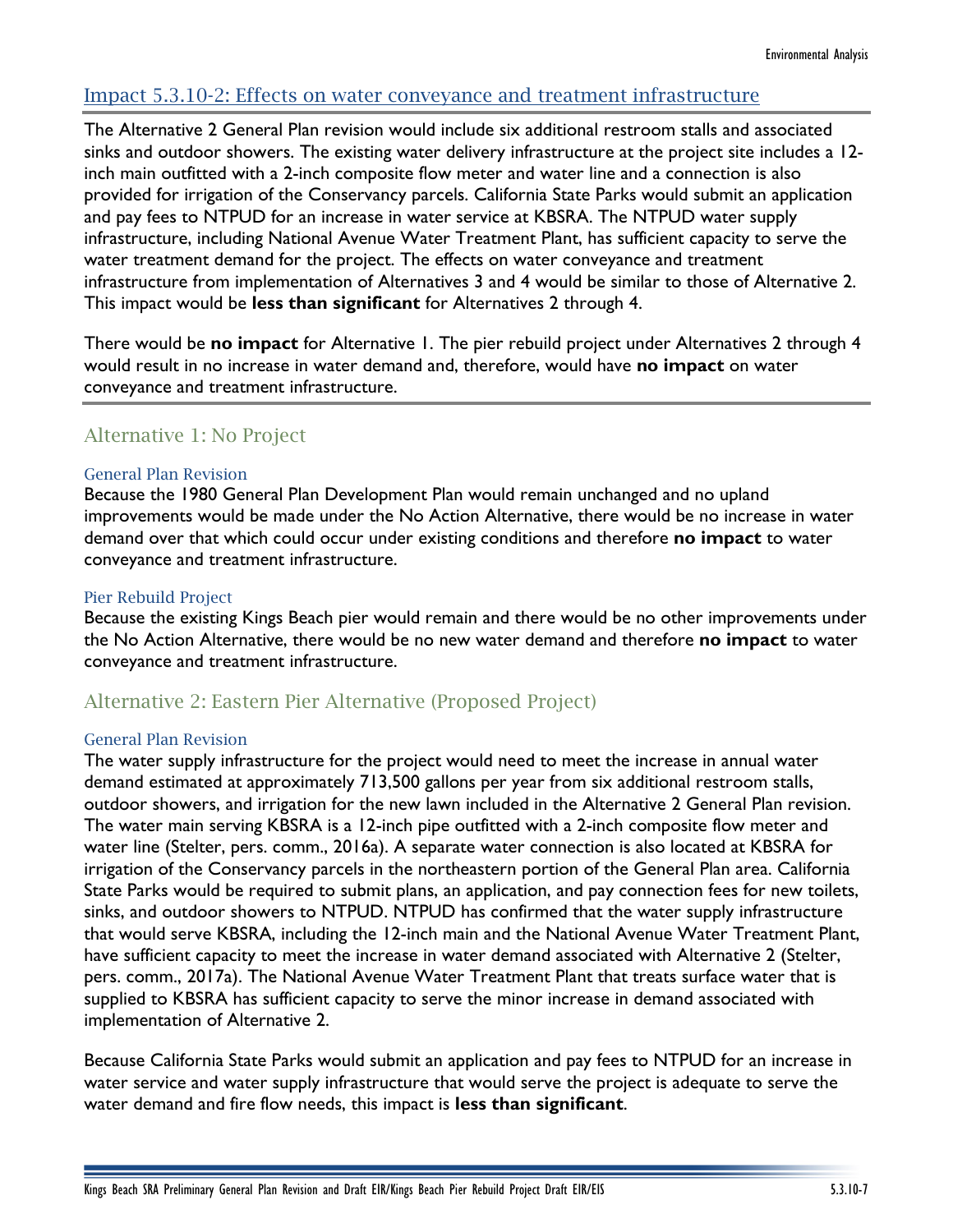## Pier Rebuild Project

With the eastern pier, there would be no increase in water demand associated with this scenario. There would be **no impact** to water conveyance and treatment infrastructure.

## Alternative 3: Central Pier Alternative

## General Plan Revision

Impacts on water conveyance and treatment infrastructure from implementation of Alternative 3 would be similar to Alternative 2 because the increase in park amenities that would occur with Alternative 3 would include only minor refinements in location or size compared to Alternative 2. Although Alternative 3 would result in no administrative office at KBSRA and fewer restrooms compared to Alternative 2, implementation of Alternative 3 would be expected to result in a similar increase in visitation and water use that would occur for Alternative 2. For these reasons and those described above for Alternative 2, the impact from implementation of Alternative 3 on demand for water conveyance and treatment infrastructure would be **less than significant**.

### Pier Rebuild Project

With the central pier, there would be no increase in water demand associated with this scenario. There would be **no impact** to water conveyance and treatment infrastructure.

## Alternative 4: Western Pier Alternative

#### General Plan Revision

Impacts on water conveyance and treatment infrastructure from implementation of Alternative 4 would be similar to Alternative 2 because the increase in park amenities that would occur with Alternative 4 would include only minor refinements in location or size compared to Alternative 2. For these reasons and those described above for Alternative 2, the impact from implementation of Alternative 4 on water conveyance and treatment infrastructure would be **less than significant**.

## Pier Rebuild Project

With the western pier, there would be no increase in water demand associated with this scenario. There would be **no impact** to water conveyance and treatment infrastructure.

#### *Mitigation Measures*

No mitigation measures are required.

## Impact 5.3.10-3: Effects on wastewater conveyance

Implementation of Alternative 2 General Plan revision would result in an estimated net increase in wastewater flows over existing conditions of 225,500 gallons per year, or a daily peak demand of 620 gallons per day (gpd). NTPUD and T-TSA have confirmed there is currently sufficient wastewater conveyance capacity to serve the project (Stelter, pers. comm., 2017a; Parker, pers. comm., 2017). California State Parks would submit applications and pay fees to NTPUD and T-TSA for an increase in wastewater conveyance service at KBSRA. Potential conflicts with the NTPUD sewer main that crosses through KBSRA would be minimized through coordination with NTPUD and avoidance during construction. The effects on wastewater conveyance capacity from implementation of Alternatives 3 and 4 would be similar to those of Alternative 2. This impact would be **less than significant** for Alternatives 2 through 4.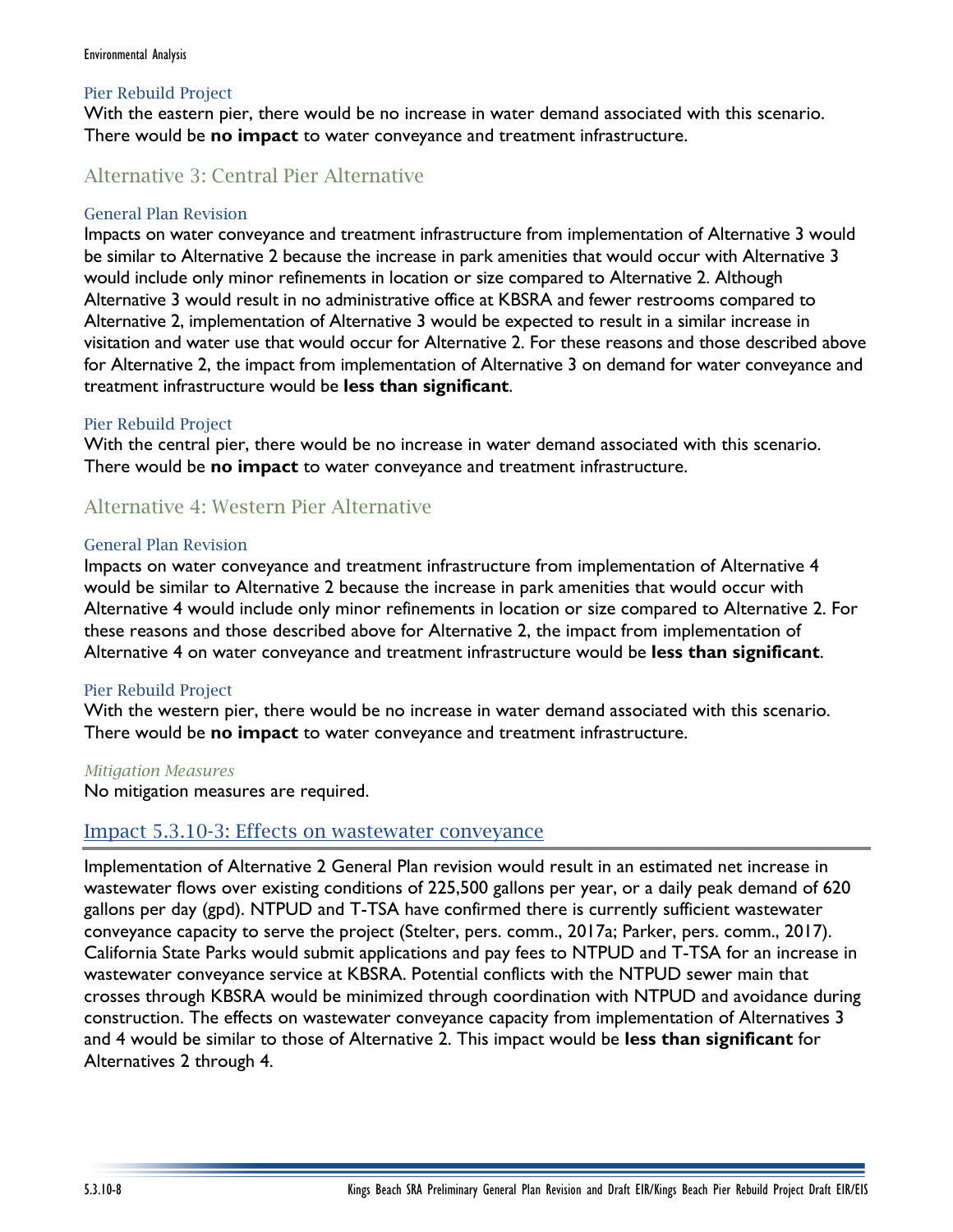There would be **no impact** for Alternative 1. The pier rebuild project under Alternatives 2 through 4 would result in no increase in wastewater flows and, therefore, would have **no impact** on wastewater conveyance.

## Alternative 1: No Project

#### General Plan Revision

Because the 1980 General Plan Development Plan would remain unchanged and no upland improvements would be made for the No Action Alternative, there would be no increase in wastewater flows over that which could occur under existing conditions and therefore **no impact** to wastewater conveyance infrastructure.

#### Pier Rebuild Project

Because the existing Kings Beach pier would remain and there would be no other improvements under the No Action Alternative, no wastewater flows would be generated and therefore **no impact** to wastewater conveyance infrastructure.

## Alternative 2: Eastern Pier Alternative (Proposed Project)

#### General Plan Revision

KBSRA currently includes a seven-stall restroom and a foot wash in the central portion of the site and a four-stall restroom at the east end of the site near Brockway Vista Avenue. Implementation of Alternative 2 would include a new administrative office building with a restroom, new two-stall restroom in the western portion of KBSRA, and a new 10-stall restroom and up to two outdoor showers to replace the existing central restroom. Alternative 2 would result in six new toilets and sinks and two overhead showers at KBSRA.

The existing wastewater generated at KBSRA is associated with the two restroom facilities at KBSRA. NTPUD does not meter wastewater services; however, it is assumed that wastewater flows would be similar to the water demand generated at the site (Stelter, pers. comm., 2016a). The wastewater generated at KBSRA does not include irrigation water or foot-wash station demand, because water from these facilities would not flow to the sewer and wastewater conveyance infrastructure. Therefore, the wastewater demand would be lower than the water demand. If the foot-wash stations would ever be relocated then that would provide an opportunity to assess, in coordination with NTPUD, the potential to convey foot wash drain water to wastewater lines. As shown in Table 5.3.10- 2, existing annual average wastewater flows are 306,000 gallons and existing average peak day flows are approximately 2,560 gpd. Implementation of Alternative 2 would result in an estimated increase in wastewater flows of 225,500 gallons per year and an increase in peak day wastewater flows of 620 gpd.

KBSRA is currently served by a 4-inch line, which can serve up to 216 fixture units. Based on the number of existing toilets and sinks at KBSRA that flow to the wastewater collection system, there are around 55 existing fixture units. Alternative 2 would increase the wastewater generated at KBSRA through the addition of six toilets and sinks and two outdoor showers for a total of 31 estimated additional fixture units. The wastewater service line has sufficient capacity for an additional approximately 160 fixture units, which is sufficient to meet the additional wastewater flows generated by implementation of Alternative 2. NTPUD has confirmed that the wastewater conveyance infrastructure that serves KBSRA has sufficient capacity to meet the increase in wastewater demand associated with Alternative 2 (Stelter, pers. comm., 2017a).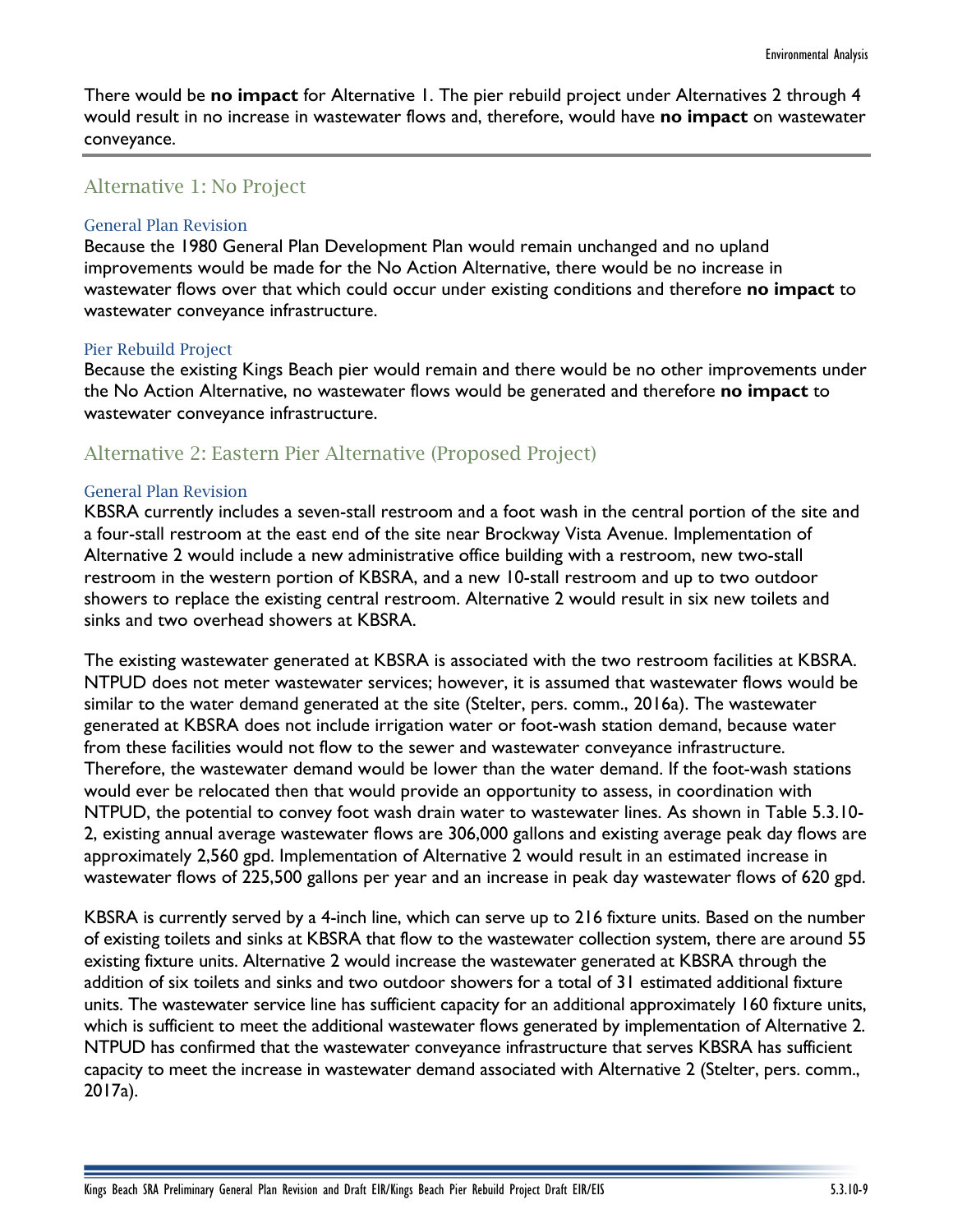NTPUD has expressed concern about maintaining adequate legal access to the sewer main that generally follows the old Brockway Vista Road right-of-way and runs through the event center plaza and beach areas at KBSRA (Stelter, pers. comm., 2017a). With implementation of the General Plan revision and construction of new facilities, CSP would coordinate with NTPUD to maintain access to the sewer main for NTPUD and to avoid conflicts with the NTPUD sewer main during construction.

T-TSA has confirmed that the Truckee River Interceptor that conveys wastewater from NTPUD, and other areas in the North Tahoe area, currently has sufficient capacity to serve the project (Parker, pers. comm., 2017). However, T-TSA does not issue will serve letters and all capacity allocations are made on a first-come, first-served basis for all projects within T-TSA's service area. CSP would be required to submit a formal application to T-TSA for service and capacity allocation.

The new restroom facilities would install fixtures that exceed 2016 Title 24 water efficiency requirements. With implementation of the water-saving measures, Alternative 2 would also be consistent with the TRPA Regional Plan Policy PS-2.1 to reducing water demand through implementation of water conservation measures.

NTPUD would have adequate wastewater conveyance capacity to serve improvements proposed by the General Plan revision for Alternative 2. Additionally, Alternative 2 would reduce its wastewater flows through facility design and implementation of water conservation measures that would meet 2016 Title 24 requirements. Potential conflicts with the NTPUD sewer main through KBSRA would be minimized through coordination with NTPUD and avoidance during construction. This impact would be **less than significant**.

## Pier Rebuild Project

With the eastern pier, construction workers would be served by existing restrooms. There would be no increase in wastewater collection and conveyance needed to implement this scenario. There would be **no impact** to wastewater conveyance infrastructure.

## Alternative 3: Central Pier Alternative

#### General Plan Revision

Impacts on wastewater conveyance infrastructure from implementation of Alternative 3 would be similar to Alternative 2 because the increase in park amenities that would occur with Alternative 3 would be similar in location and size compared to Alternative 2. Although Alternative 3 would result in no administrative office at KBSRA and fewer restrooms compared to Alternative 2, implementation of Alternative 3 would be expected to result in a similar increase in visitation that would occur for Alternative 2. For these reasons and those described above for Alternative 2, the impact from implementation of Alternative 3 on demand for wastewater conveyance and conflicts with the NTPUD sewer main through KBSRA would be **less than significant**.

## Pier Rebuild Project

With the central pier, construction workers would be served by existing restrooms. There would be no increase in wastewater collection and conveyance needed to implement this scenario. There would be **no impact** to wastewater conveyance infrastructure.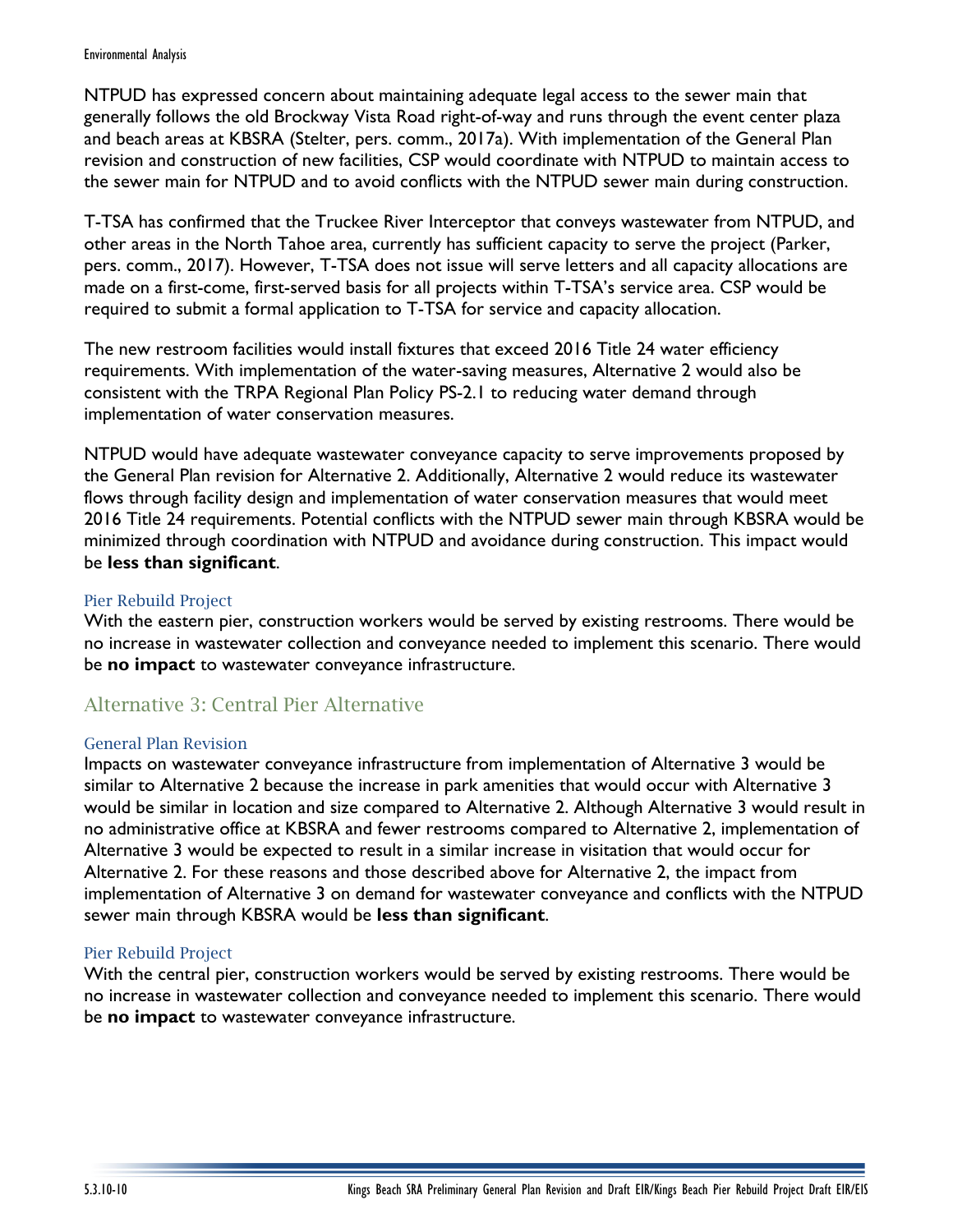## Alternative 4: Western Pier Alternative

#### General Plan Revision

Impacts on wastewater conveyance infrastructure from implementation of Alternative 4 would be similar to Alternative 2 because the increase in park amenities that would occur with Alternative 4 would be similar in location and size compared to Alternative 2. For these reasons and those described above for Alternative 2, the impact from implementation of Alternative 4 on demand for wastewater conveyance and conflicts with the NTPUD sewer main through KBSRA would be **less than significant**.

### Pier Rebuild Project

With the western pier, construction workers would be served by existing restrooms. There would be no increase in wastewater collection and conveyance needed to implement this scenario. There would be **no impact** to wastewater conveyance infrastructure.

#### *Mitigation Measures*

No mitigation measures are required.

## Impact 5.3.10-4: Effects on wastewater treatment

Implementation of Alternative 2 General Plan revision would result in a net increase in annual wastewater flows over existing conditions of an estimated 225,500 gallons and increase in peak day demand of approximately 620 gpd. The T-TSA Water Reclamation Plant (WRP) has sufficient available capacity to serve the project (Parker, pers. comm., 2017). California State Parks would submit an application and pay fees to T-TSA for an increase in wastewater treatment service at KBSRA. The effects on wastewater treatment capacity from implementation of Alternatives 3 and 4 would be similar to those of Alternative 2. This impact would be **less than significant** for Alternatives 2 through 4.

There would be **no impact** for Alternative 1. The pier rebuild project under Alternatives 2 through 4 would result in no increase in wastewater flows and, therefore, would have **no impact** on wastewater treatment.

## Alternative 1: No Project

#### General Plan Revision

Because the 1980 General Plan Development Plan would remain unchanged and no upland improvements would be made under the No Action Alternative, there would be no increase in wastewater flows over that which could occur under existing conditions and therefore **no impact** to wastewater treatment.

#### Pier Rebuild Project

Because the existing Kings Beach pier would remain and there would be no other improvements under the No Action Alternative, no wastewater flows would be generated and therefore **no impact** to wastewater treatment.

## Alternative 2: Eastern Pier Alternative (Proposed Project)

## General Plan Revision

Wastewater treatment for the project site occurs at the T-TSA WRP in Truckee. Implementation of the Alternative 2 General Plan revision would result in construction of an additional six toilets and sinks at KBSRA, generating a minor increase in demand for wastewater treatment over existing conditions. The estimated increase in wastewater peak flows generated by implementation of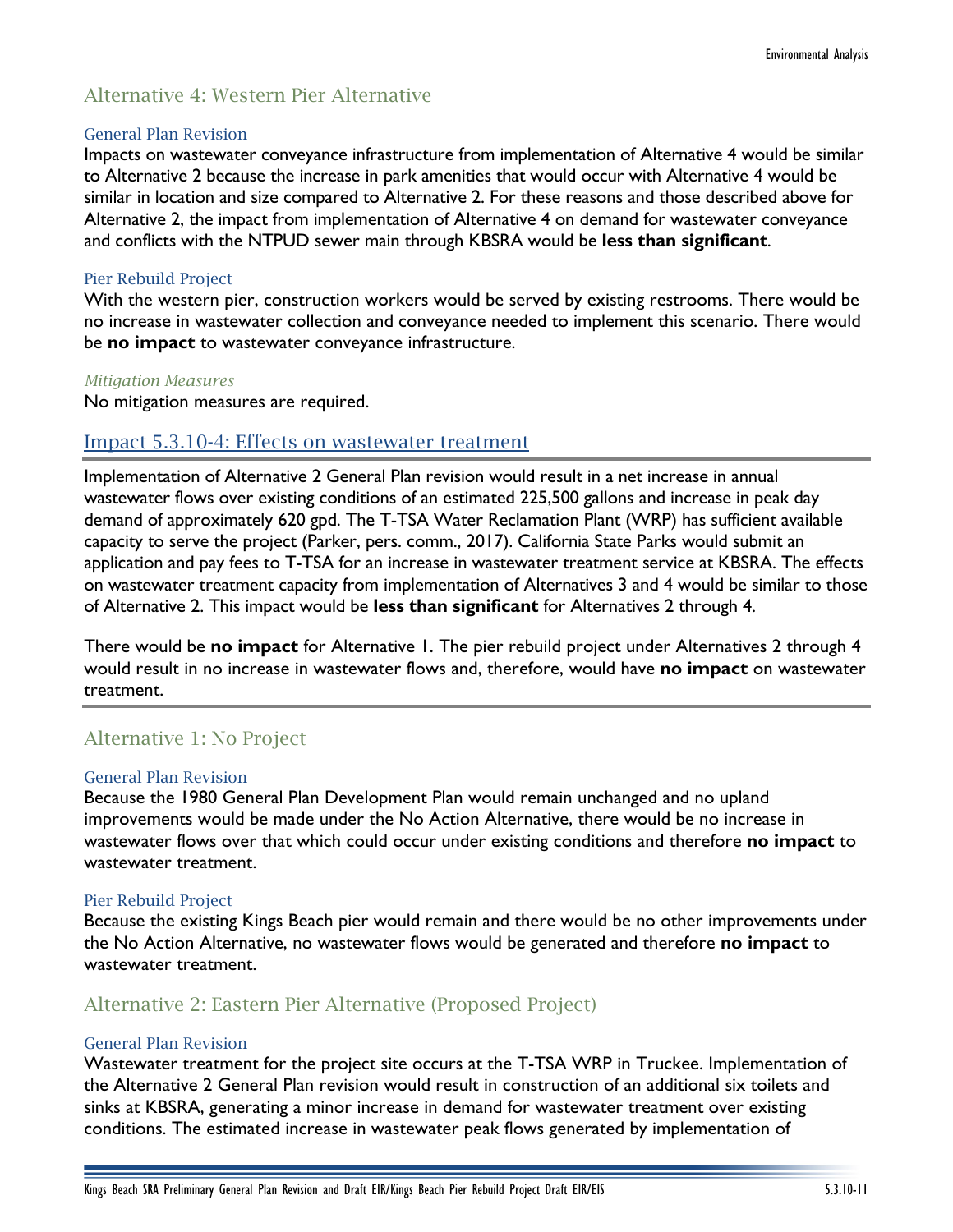Alternative 2 would be approximately 620 gpd, which is generally equivalent to the water demand for the new restroom facilities (see Table 5.3.10-1).

The WRP has a capacity of 9.6 million gpd based on a seven-day dry weather average flow basis (Parker, pers. comm., 2017). To date, the maximum recorded 7-day average flow over the summer months was 6.4 million gpd in July 2011. Based on this information, the remaining available capacity at the treatment plant is estimated to be 3.2 million gpd, which would be sufficient to treat the additional wastewater flows, an estimated 620 gpd on peak days, generated by implementation of Alternative 2. T-TSA does not issue will serve letters and capacity allocations are made on a first-come, first-served basis; therefore, CSP would be required to submit a formal application to T-TSA for service and capacity.

Because there is adequate wastewater treatment capacity at the T-TSA WRP to serve the Alternative 2 General Plan revision, this impact would be **less than significant**.

## Pier Rebuild Project

With the eastern pier, there would be no increase in wastewater flows associated with this scenario. There would be **no impact** to wastewater treatment infrastructure.

## Alternative 3: Central Pier Alternative

### General Plan Revision

Impacts on wastewater treatment from implementation of Alternative 3 would be similar to Alternative 2 because the increase in park amenities that would occur with Alternative 3 would be similar in location and size compared to Alternative 2. Although Alternative 3 would result in no administrative office at KBSRA and fewer restrooms compared to Alternative 2, implementation of Alternative 3 would be expected to result in a similar increase in visitation and wastewater that would occur for Alternative 2. For these reasons and those described above for Alternative 2, the impact from implementation of Alternative 3 on demand for wastewater treatment would be **less than significant**.

## Pier Rebuild Project

With the central pier, there would be no increase in wastewater flows associated with this scenario. There would be **no impact** to wastewater treatment infrastructure.

## Alternative 4: Western Pier Alternative

#### General Plan Revision

Impacts on wastewater treatment from implementation of Alternative 4 would be similar to Alternative 2 because the increase in park amenities that would occur with Alternative 4 would have small refinements in location or size compared to Alternative 2. For these reasons and those described above for Alternative 2, the impact from implementation of Alternative 4 on demand for wastewater treatment would be **less than significant**.

#### Pier Rebuild Project

With the western pier, there would be no increase in wastewater flows associated with this scenario. There would be no impact to wastewater treatment infrastructure.

### *Mitigation Measures*

No mitigation measures are required.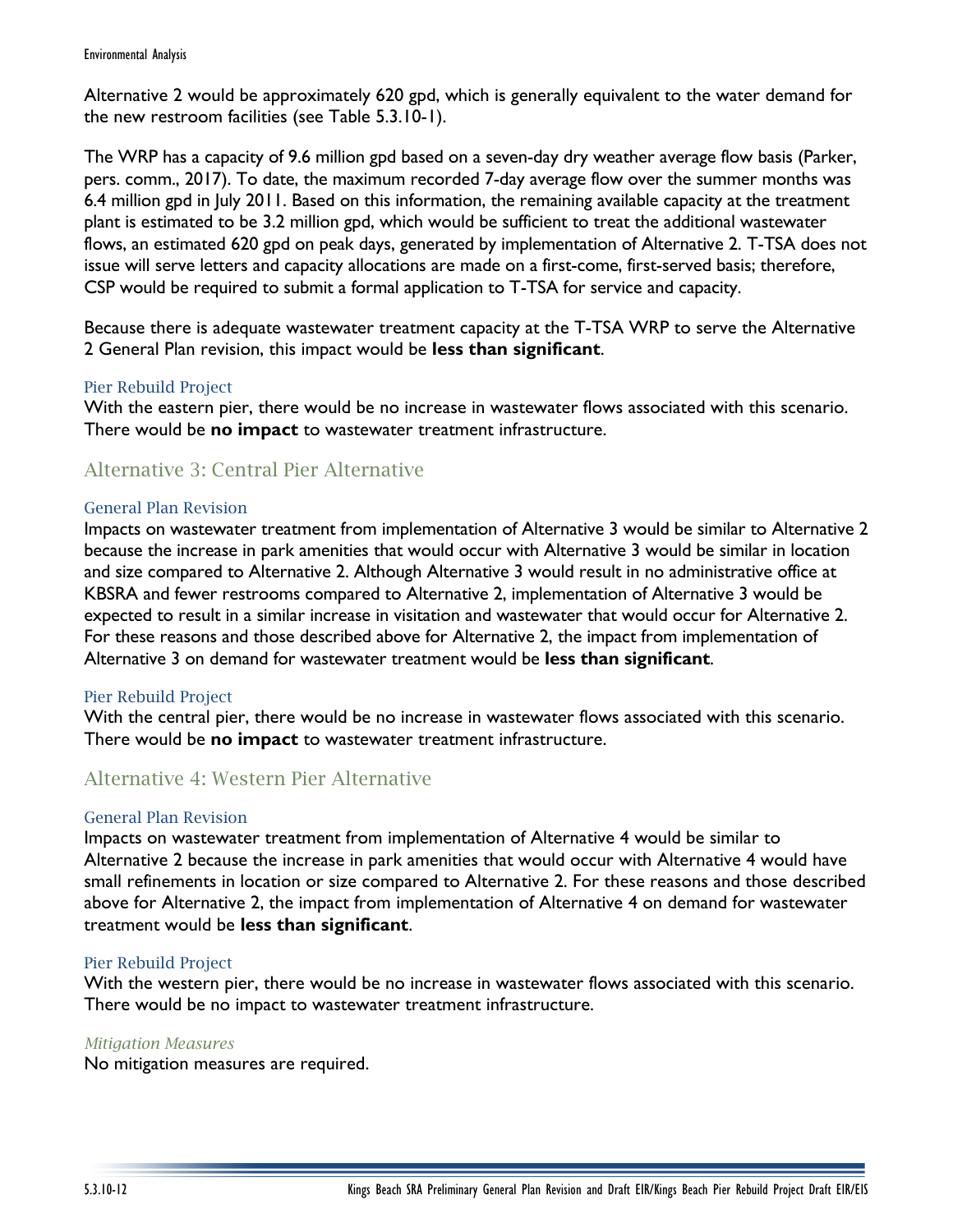## Impact 5.3.10-5: Increased demand for solid waste collection and disposal

Solid waste collection is currently provided by Tahoe Truckee Sierra Disposal (TTSD). After recyclable materials are sorted by TTSD at the Eastern Regional Landfill and Materials Recovery Facility (MRF), solid waste is disposed of at Lockwood Regional Landfill in Nevada. Implementation of Alternatives 2 through 4 would result in an incremental increase in solid waste generation proportionate with a 10 percent or less increase in visitation at KBSRA and would generate some construction and demolition debris associated with new facilities. The Eastern Regional Landfill and MRF and Lockwood Regional Landfill both have sufficient capacity to meet the additional construction and operation solid waste collection and disposal demand of the alternatives. This impact would be **less than significant**.

The pier rebuild project under Alternatives 2 through 4 would generate temporary construction and demolition waste from removal of the existing pier and construction of the new pier. These alternatives would not result in an increase in solid waste that would cause the MRF or Lockwood Regional Landfill to exceed their capacities and, therefore, they would have a **less-than-significant** impact on solid waste collection and disposal.

Alternative 1 would have **no impact** on waste generation and solid waste collection and disposal.

## Alternative 1: No Project

## General Plan Revision

Because the 1980 General Plan Development Plan would remain unchanged and no upland improvements would be made under the No Action Alternative, there would be no increase in generation of solid waste over that which could occur under existing conditions and therefore **no impact** to solid waste collection and disposal services.

## Pier Rebuild Project

Because the existing Kings Beach pier would remain and there would be no other improvements under the No Action Alternative, there would be no generation of solid waste and therefore **no impact** to solid waste collection and disposal services.

## Alternative 2: Eastern Pier Alternative (Proposed Project)

## General Plan Revision

Solid waste collection for the dumpsters at KBSRA is provided by TTSD. During the summer (June through August), there are two 6-yard dumpsters at the main parking lot and two 6-yard dumpsters at the parking lot near Coon Street. For the remainder of the year, there are only two dumpsters, one in each location. Recyclable materials are collected as part of the solid waste collection service and sorted at the Eastern Regional Landfill and MRF in Truckee. Alternative 2 would result in new trash enclosures for the dumpsters. The anticipated 10 percent or less increase in visitation at KBSRA that would be anticipated from implementation of Alternative 2 would result in a similar increase in solid waste generation; thus, potentially increasing the collection frequency by TTSD. Most of the increase in visitation, and associated solid waste increases, would likely follow existing visitation patterns in which most people visit KBSRA during the summer. Solid waste generated by special events would increase with the anticipated increase in number of events that could occur with implementation of Alternative 2. Special event applicants would be required, as under existing conditions, to coordinate solid waste collection with TTSD directly.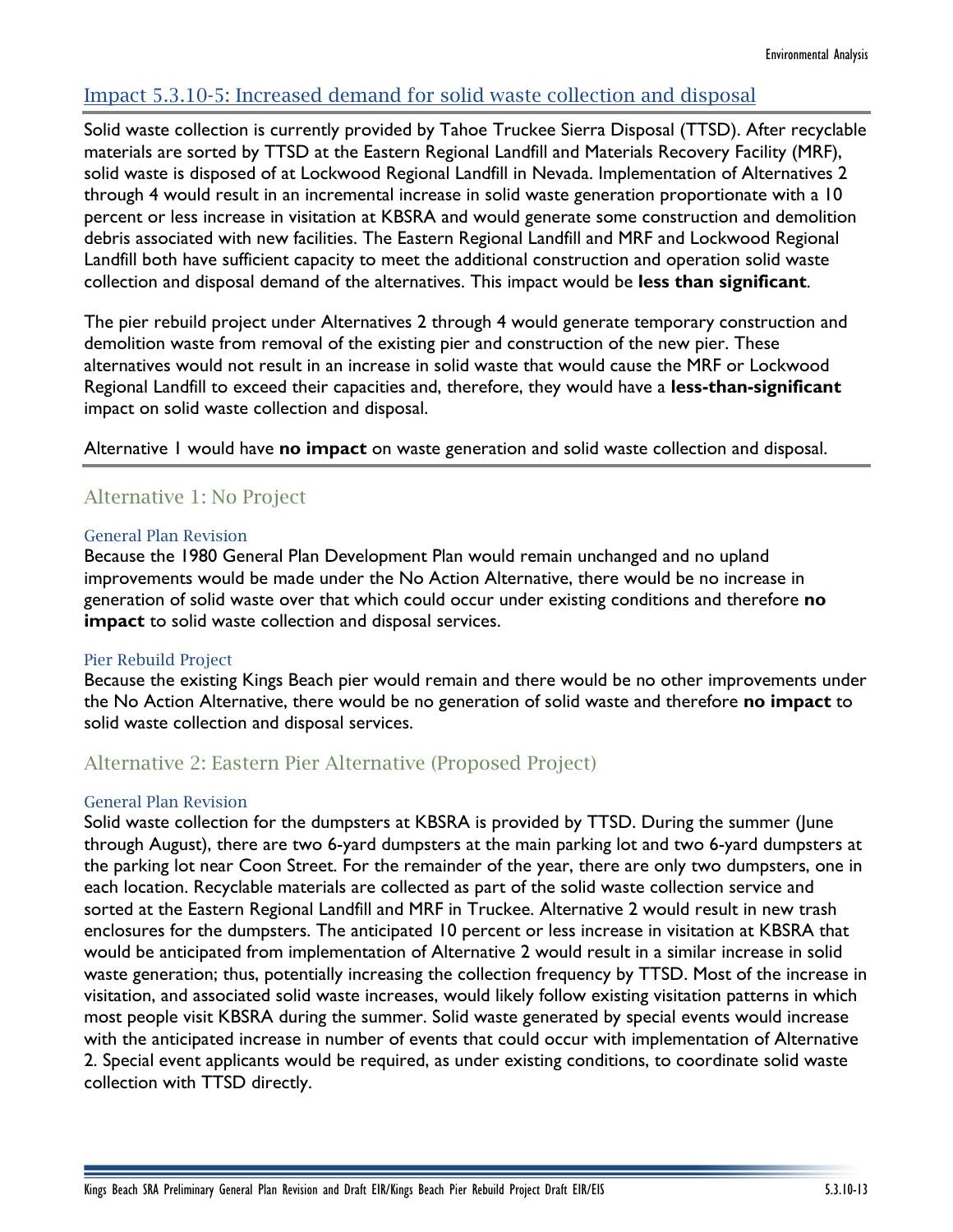After recyclable materials are separated from solid waste at the MRF in Truckee, the remaining solid waste is hauled to Lockwood Regional Landfill for disposal. The MRF is permitted to receive 800 tons (3,556 cubic yards) of material daily (CalRecycle 2015). The MRF receives an average of 205 tons per day (911 cubic yards) and has available capacity to receive an additional 595 tons per day (2,644 cubic yards; TTSD 2018a, 2018b). The facility is achieving a near 50 percent diversion rate. The Lockwood Regional Landfill has a disposal capacity of 302.5 million cubic yards with a remaining capacity of more than 267 million cubic yards (NDEP 2017). There is sufficient capacity at the MRF and Lockwood Regional Landfill to accept the anticipated incremental increase in solid waste generated at KBSRA.

Construction and demolition (C&D) waste would be generated by construction of new facilities, including restrooms, the administrative building, and removal of playground equipment. In accordance with Section 5.408 of the CALGreen Code, the project would implement a Construction Waste Management Plan for recycling and/or salvaging for reuse of a minimum of 65 percent of C&D debris generated during project construction.

The changes at KBSRA that would occur with implementation of Alternative 2 would not result in an increase in solid waste that would cause the MRF or Lockwood Regional Landfill to exceed permitted capacities. The project would also comply with all federal and state statutes and regulations related to solid waste reduction and recycling. This impact would be **less than significant**.

## Pier Rebuild Project

The Alternative 2 eastern pier would not result in a long-term increase in solid waste generated during operation of the pier. C&D waste would be generated by removal of the existing pier and rebuilding of the pier. In accordance with Section 5.408 of the CALGreen Code, CSP or its contractors would implement a Construction Waste Management Plan for recycling and/or salvaging for reuse of a minimum of 65 percent of C&D debris generated during project construction.

As described above, the Lockwood Landfill has a remaining capacity over 267 million cubic yards, and has adequate capacity to accept construction-related waste materials. Because the eastern pier would not generate a long-term increase in solid waste does and would only contribute constructiongenerated waste for which there is adequate capacity, this impact would be **less than significant**.

## Alternative 3: Central Pier Alternative

## General Plan Revision

Impacts on demand for solid waste collection and disposal from implementation of Alternative 3 would be similar to Alternative 2 because the increase in park amenities that would occur with Alternative 3 would be similar in location and size compared to Alternative 2. Although Alternative 3 would result in no administrative office at KBSRA and fewer group pavilion areas compared to Alternative 2, implementation of Alternative 3 would be expected to result in a similar increase in visitation that would occur for Alternative 2. For these reasons and those described above for Alternative 2, the impact from implementation of Alternative 3 on solid waste collection and disposal would be **less than significant**.

## Pier Rebuild Project

The Alternative 3 central pier would result in similar C&D waste as described above for the Alternative 2 eastern pier alternative. For the reasons described above for Alternative 2, the solid waste collection and disposal impact from implementation of the Alternative 3 central pier would be **less than significant**.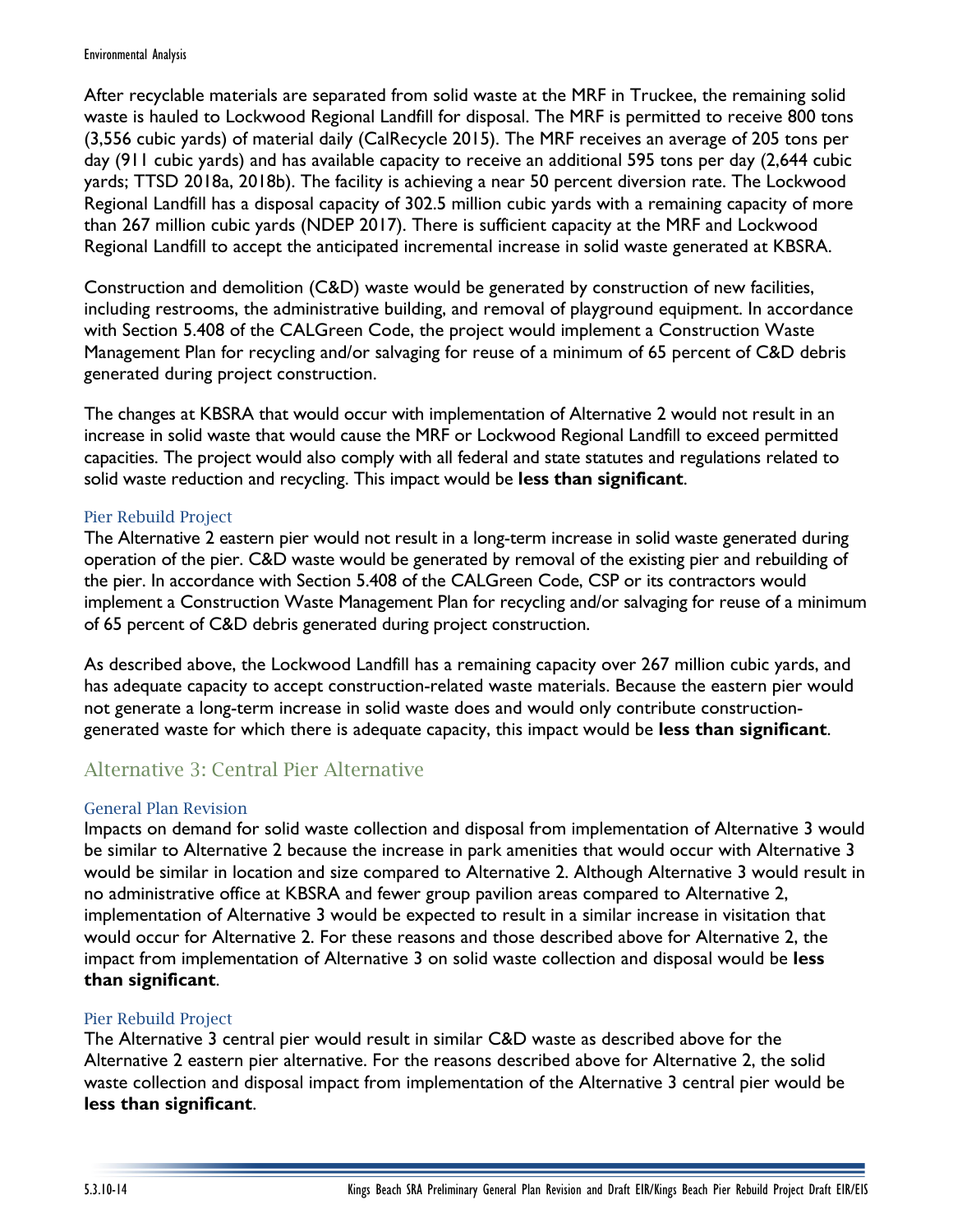## Alternative 4: Western Pier Alternative

### General Plan Revision

Impacts on demand for solid waste collection and disposal from implementation of Alternative 4 would be similar to Alternative 2 because the increase in park amenities that would occur with Alternative 4 would be similar in location and size compared to Alternative 2. For these reasons and those described above for Alternative 2, the impact from implementation of Alternative 4 on solid waste collection and disposal would be **less than significant**.

## Pier Rebuild Project

The Alternative 4 western pier would result in similar C&D waste as described above for the Alternative 2 eastern pier alternative. For the reasons described above for Alternative 2, the solid waste collection and disposal impact from implementation of the Alternative 4 western pier would be **less than significant**.

## *Mitigation Measures*

No mitigation measures are required.

## Impact 5.3.10-6: Result in inefficient and wasteful consumption of energy

Alternatives 2 through 4 would increase electricity and natural gas consumption at the project site relative to existing conditions; however, the project would include renewable energy sources such as solar photovoltaic systems to power general plan related facilities such as administrative buildings and restrooms. Project-related buildings would be required to meet the California Code of Regulations Title 24 standards for building energy efficiency. Construction energy consumption would be temporary and would not require additional capacity or increased peak or base period demands for electricity or other forms of energy. Alternatives 2 through 4 would not result in wasteful, inefficient, or unnecessary consumption of energy. This impact would be **less than significant**.

## There would be **no impact** for Alternative 1.

## Alternative 1: No Project

#### General Plan Revision

Because the 1980 General Plan Development Plan would remain unchanged and no upland improvements would be made under the No Action Alternative, there would be no increase in energy use and therefore **no impact** on electricity or natural gas supplies or infrastructure or inefficient and wasteful consumption of energy.

## Pier Rebuild Project

Because the existing Kings Beach pier would remain and there would be no other improvements under the No Action Alternative, there would be no increase in energy use and therefore **no impact** on electricity or natural gas supplies or infrastructure or result in inefficient and wasteful consumption of energy.

## Alternative 2: Eastern Pier Alternative (Proposed Project)

## General Plan Revision

Appendix F of the State CEQA Guidelines requires the consideration of the energy implication of a project. CEQA requires mitigation measures to reduce "wasteful, inefficient and unnecessary" energy usages (Public Resources Code Section 21100, subdivision [b][3]). Neither the law nor the State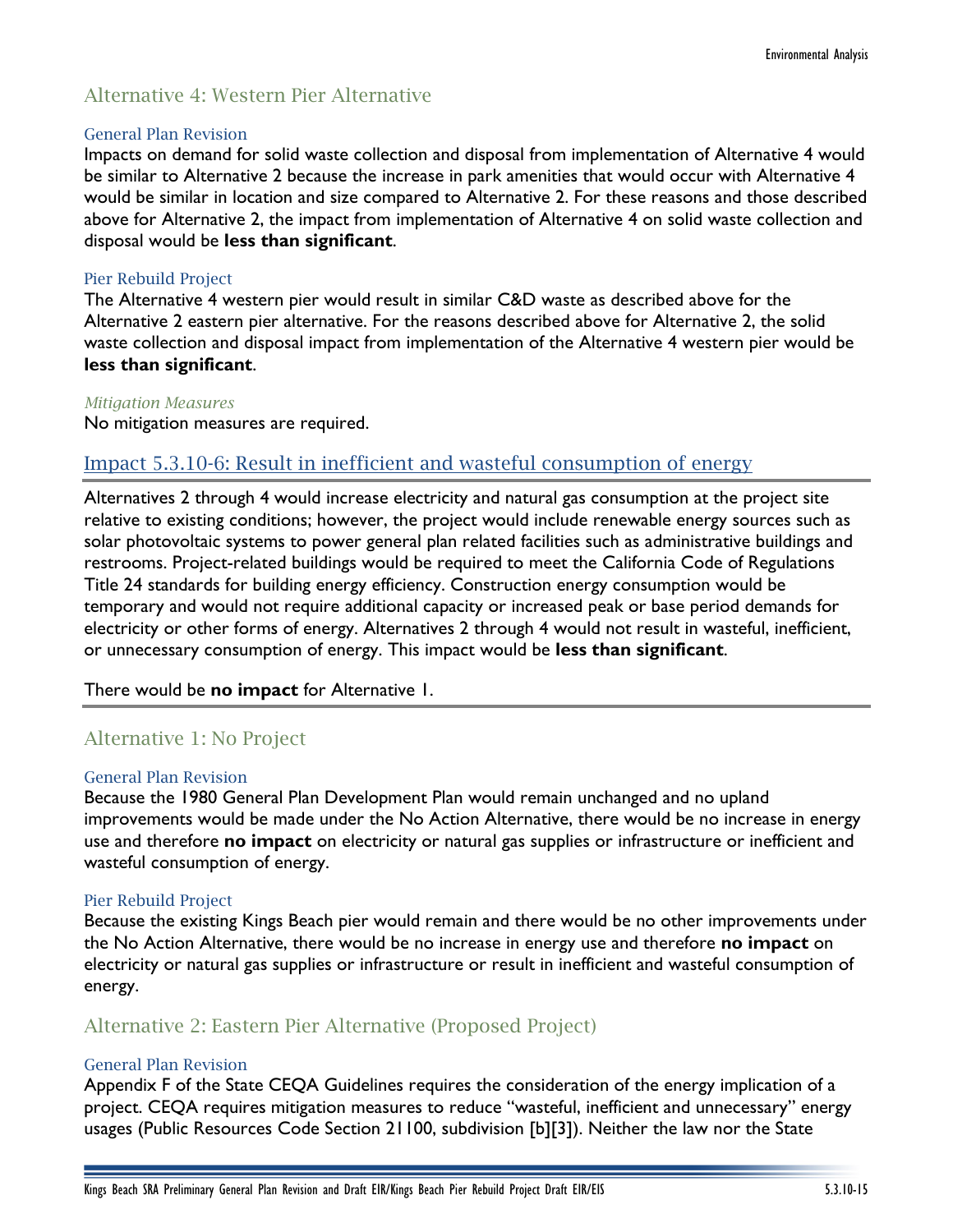#### Environmental Analysis

CEQA Guidelines establish criteria that define wasteful, inefficient, or unnecessary use. Compliance with the California Code of Regulations Title 24 Energy Efficiency Standards would result in energyefficient buildings. However, compliance with building codes does not adequately address all potential energy impacts during construction and operation. For example, energy would be required to transport people and goods to and from the project site.

Energy would be required to construct the project, operate, and maintain construction equipment, as well as produce and transport construction materials. The one-time energy expenditure required to construct the physical up-land buildings and shoreline pier would be nonrecoverable. Most energy consumption would result from operation of construction equipment and vehicle trips associated with commuting by construction workers and haul trucks supplying materials. An estimated 12,565 gallons of gasoline and 41,455 gallons of diesel fuel would be consumed to enable project construction. The energy needs for project construction would be temporary and is not anticipated to require additional capacity or increase peak or base period demands for electricity or other forms of energy. Construction equipment use and associated energy consumption would be typical of that associated with the construction of minor non-residential projects in a rural setting.

Operation of the project would be typical of non-residential land uses requiring electricity and natural gas for safety lighting, space and water heating, and landscape maintenance activities. Indirect energy use would include wastewater treatment and solid waste removal. The project would increase electricity and natural gas consumption in the Tahoe region relative to existing conditions, but would not require the construction of new utility connections to existing electrical and natural gas facilities.

The project would meet the California Code of Regulations Title 24 Standards for energy efficiency that are in effect at the time of construction. As the standards are updated on a triennial basis, building energy efficiency would continue to improve throughout the project's buildout (20 years).

Fuel consumption associated with vehicle trips generated by the project would not be considered inefficient, wasteful, or unnecessary. The project would generate an estimated peak daily increase in vehicle miles traveled (VMT) of 1,925 (155,105 annual VMT) and would consume 5,806 gallons of gasoline and 1,220 gallons of diesel fuel per year.

Fuel estimates were calculated from the combination of fuel consumption rates and fuel mix by vehicle class from the California Air Resources Board's (CARB) EMFAC 2014 model with overall VMT and mode share by vehicle class modeled for the project in CalEEMod (see the technical analysis materials available on the project webpage [www.parks.ca.gov/PlanKBSRA]). State and federal regulations regarding standards for vehicles in California are designed to reduce wasteful, unnecessary, and inefficient use of energy for transportation.

According to Appendix F of the CEQA Guidelines, the means to achieve the goal of conserving energy include decreasing overall per capita energy consumption, decreasing reliance on natural gas and oil, and increasing reliable on renewable energy sources. The project would include the use of solar photovoltaics on general plan related facilities such as the administrative building and new restrooms. Further, the project's buildings would be required to meet the Title 24 building efficiency standards in effect at the time of construction. These actions would reduce building energy consumption and would reduce per capita energy use compared to other similar projects.

The project's energy consumption through construction, building operation, and transportation would not be considered wasteful, inefficient, or unnecessary. This impact would be **less than significant**.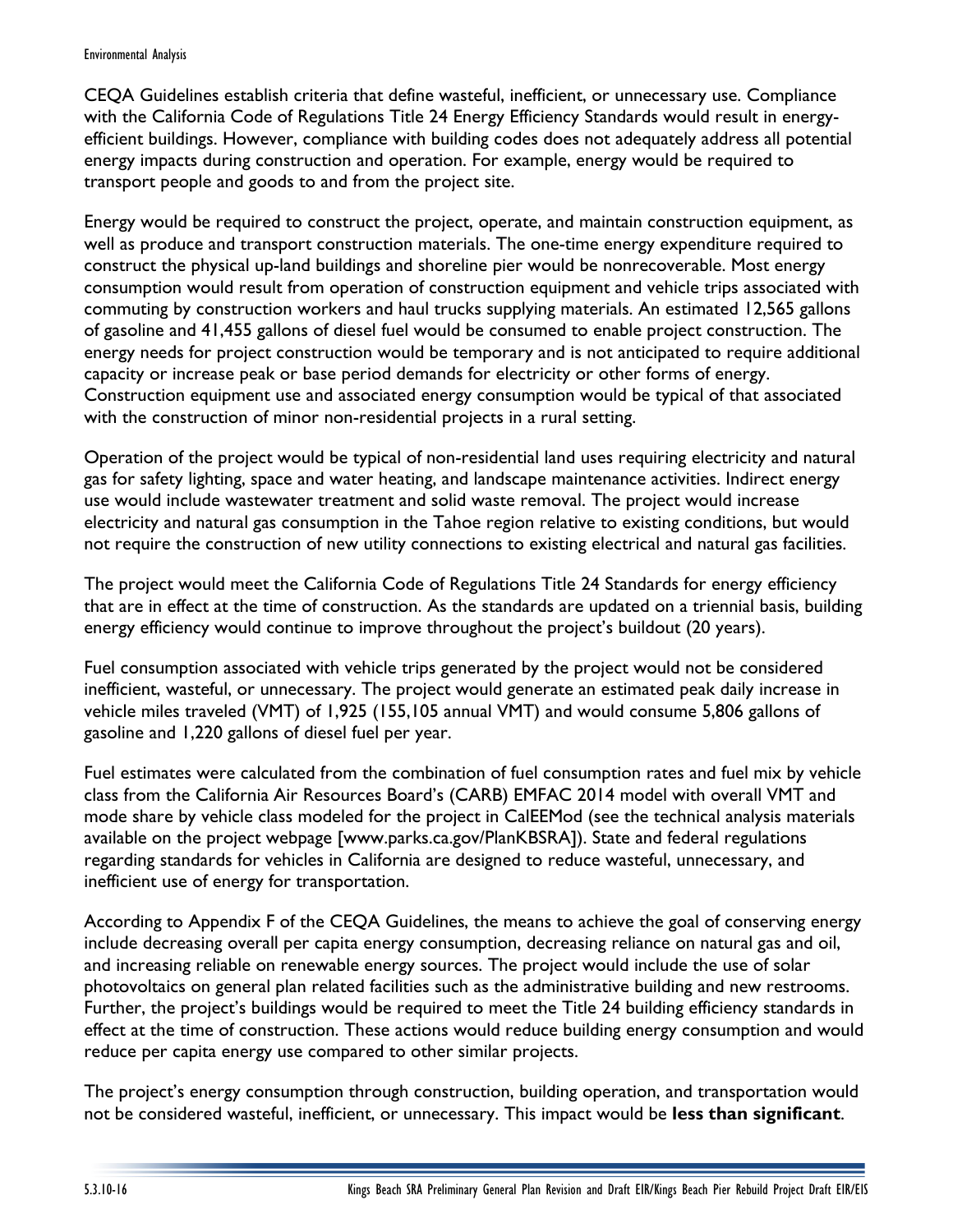### Pier Rebuild Project

The Alternative 2 eastern pier would not result in the wasteful, inefficient, or unnecessary consumption of energy. Energy would be consumed during the demolition of the existing pier and rebuilding the pier. The energy intensity of constructing and operating the proposed pier would be less than the projected consumption described above. For the reasons stated previously, the eastern pier would not result in the wasteful, inefficient, or unnecessary consumption of energy; therefore, this impact would be **less than significant**.

## Alternative 3: Central Pier Alternative

#### General Plan Revision

Energy impacts from implementation of Alternative 3 would be similar to Alternative 2 because the increase in park amenities that would occur with Alternative 3 would be similar in magnitude and location as compared to Alternative 2. Further, Alternative 3 would result in no administrative office at KBSRA and fewer group pavilion areas compared to Alternative 2, which would result in an overall decrease in operational energy usage as compared to Alternative 2. Although, implementation of Alternative 3 would be expected to result in an increased in visitation, this increase would be similar to that which would occur under Alternative 2. For these reasons and those described above for Alternative 2, energy use impacts from implementation of Alternative 3 would be **less than significant**.

#### Pier Rebuild Project

The Alternative 3 central pier would result in similar energy usage as described above for the Alternative 2 eastern pier alternative. For the reasons described above for Alternative 2, energyrelated impacts of the Alternative 3 central pier would be **less than significant**.

## Alternative 4: Western Pier Alternative

#### General Plan Revision

The potential for inefficient and wasteful consumption of energy from implementation of Alternative 4 would be similar to Alternative 2 because the increase in park amenities that would occur with Alternative 4 would be similar in location and size compared to Alternative 2. For these reasons and those described above for Alternative 2, the potential for inefficient and wasteful consumption of energy from implementation of Alternative 4 would be **less than significant**.

#### Pier Rebuild Project

The Alternative 4 western pier would not result inefficient and wasteful consumption of energy similar to Alternative 2 described above, because the western pier alternative would include a similar sized pier with the same associated components, including safety lighting, as proposed for the eastern pier. For these reasons and those described above for Alternative 2, the potential for inefficient and wasteful consumption of energy from implementation of the Alternative 4 western pier would be **less than significant**.

#### *Mitigation Measures*

No mitigation measures are required.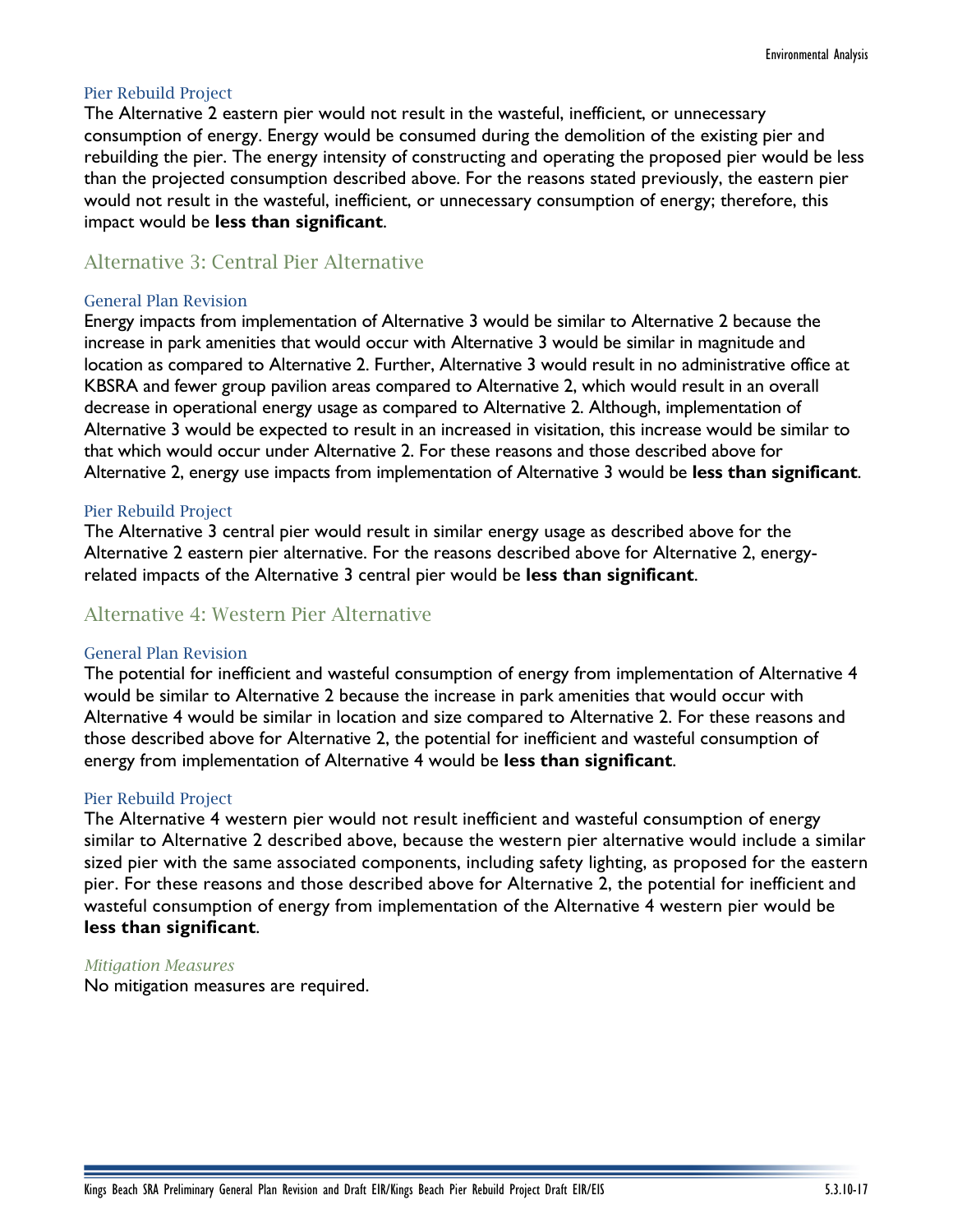## Impact 5.3.10-7: Increased demand for fire protection and emergency medical services

Fire protection and emergency services at KBSRA are provided by the North Tahoe Fire Protection District (NTFPD). Implementation of Alternatives 2 through 4 would result in an increase in visitation at KBSRA by up to 10 percent over existing conditions, which could result in an incremental increase in demand for fire protection and emergency services. NTFPD has indicated that the increase in visitation would not be anticipated to increase demand for fire protection and emergency services such that there would be an adverse impact on station operations or response times (Conradson, pers. comm., 2017). Furthermore, construction of the new facilities would meet fire protection and safety requirements identified in the Uniform Fire Code, Uniform Building Code, and CSP Standard Project Requirements. For these reasons, the impact on fire protection and emergency services from Alternatives 2 through 4 General Plan revision and pier rebuild project would be **less than significant**.

## Alternative 1 would have **no impact**.

## Alternative 1: No Project

## General Plan Revision

Because the 1980 General Plan Development Plan would remain unchanged and no upland improvements would be made under the No Action Alternative, there would be no increase in demand for fire protection and emergency medical services over that which could occur under existing conditions and therefore **no impact** on fire protection and emergency medical services.

## Pier Rebuild Project

Because the existing Kings Beach pier would remain and there would be no other improvements under the No Action Alternative, there would be no increase in demand for fire protection and emergency medical services and therefore **no impact** on fire protection and emergency medical services.

## Alternative 2: Eastern Pier Alternative (Proposed Project)

## General Plan Revision

Implementation of the Alternative 2 General Plan revision would result in new facilities at KBSRA that include reconfiguration of the parking areas and improved circulation, a new entry kiosk, a new administration building, a new concessionaire building, 12-foot shared-use path, new lawn and stage area, and additional restroom stalls. The existing emergency access from North Lake Boulevard (State Route [SR] 28) between the North Tahoe Event Center and the commercial building east of the event center would remain as part of the General Plan revision. Implementation of Alternative 2 would result in a 10 percent or less increase in visitation to KBSRA, which, in turn, would result in an incremental increase in demand for fire protection and emergency response services. Potential impacts on fire protection and emergency services could occur if new facilities are not designed properly, and adequate emergency access and fire flow is not provided. Implementation of the project would have minimal effects on operations at nearby intersections and on operations of adjacent roadway segments and, thus, would not contribute to degrading emergency access along SR 28 (see Impacts 5.3.13-1, 5.3- 13-2, 5.3.13-7, and 5.3.13-8 in Section 5.3.13, Transportation and Circulation).

Fire protection and emergency services at KBSRA are provided by NTFPD. Station #52 at 288 North Shore Boulevard is the nearest fire station to KBSRA at less than one-half mile to the west. NTFPD has indicated that they do not expect the project to result in an increase in fire protection or emergency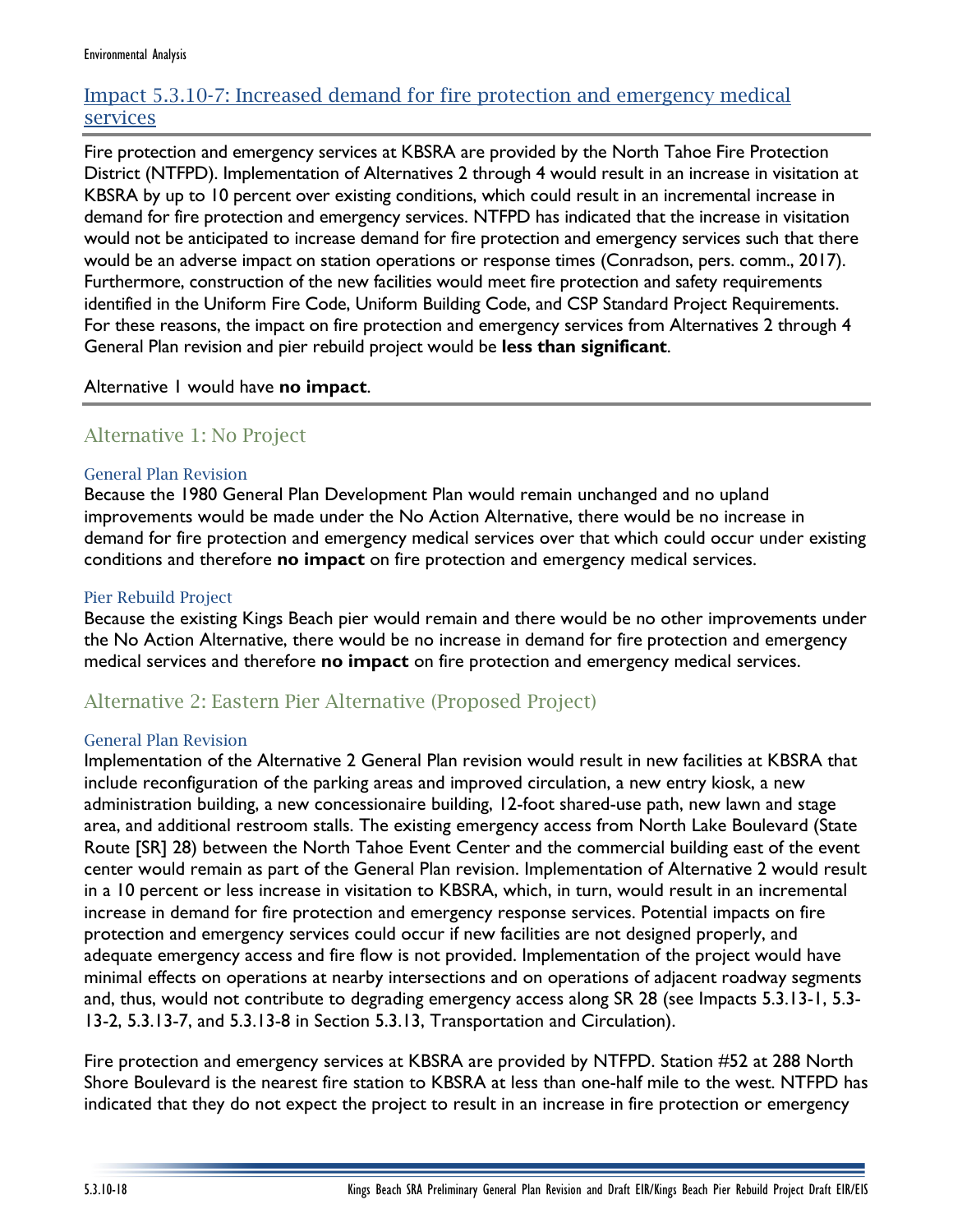response demand related to the project such that there would be an adverse impact on station operations or response times (Conradson, pers. comm., 2017).

New facilities at KBSRA would be constructed according to minimum necessary fire protection and safety requirements identified in the Uniform Fire Code and Uniform Building Code. Additionally, the construction of future facilities would implement CSP Standard Project Requirements to reduce impacts. With implementation of Standard Project Requirements for developing a Fire Safety Plan as well as other typical construction practices, such as using heavy equipment that include spark arrestors for reducing the chance of fire, the potential impacts on fire protection and emergency response services would be reduced. In addition, the General Plan revision would require implementation of the following goal and guideline:

 GOAL OP 2 and Guideline OP 2.1 state that CSP would enter into a partnership or agreement with NTFPD to clarify management responsibilities and share resources as it relates to emergency response.

Construction and operation of new facilities associated with the Alternative 2 General Plan revision would implement General Plan goals and guidelines and CSP Standard Project Requirements and construction of facilities in accordance with Uniform Fire Code and Uniform Building Code to meet minimum necessary fire protection and safety requirements. Therefore, Alternative 2 impacts on fire protection and emergency services would be **less than significant**.

## Pier Rebuild Project

NTFPD has indicated that they do not expect the pier rebuild that would occur as part of Alternative 2 to result in an increase in fire protection or emergency response demand such that there would be an adverse impact on station operations or response times (Conradson, pers. comm., 2017). For these reasons as well as those described above for the Alternative 2 General Plan revision, the Alternative 2 eastern pier would result in a **less-than-significant** impact on fire protection and emergency services.

## Alternative 3: Central Pier Alternative

#### General Plan Revision

Impacts on demand for fire protection and emergency medical services from implementation of Alternative 3 would be similar to Alternative 2 because the types of park amenities that would occur with Alternative 3 would be similar in location and size compared to Alternative 2. For these reasons and those described above for Alternative 2, the impact from implementation of Alternative 3 on fire protection and emergency medical services would be **less than significant**.

#### Pier Rebuild Project

The Alternative 3 central pier would not result in an increase in fire protection or emergency response demand such that there would be an adverse impact on station operations or response times similar to Alternative 2 described above, because the central pier alternative would include a similar sized pier with the same associated components, including safety lighting, as proposed for the eastern pier. For these reasons as well as those described above for the Alternative 2 General Plan revision, the Alternative 3 central pier would result in a **less-than-significant** impact on fire protection and emergency services.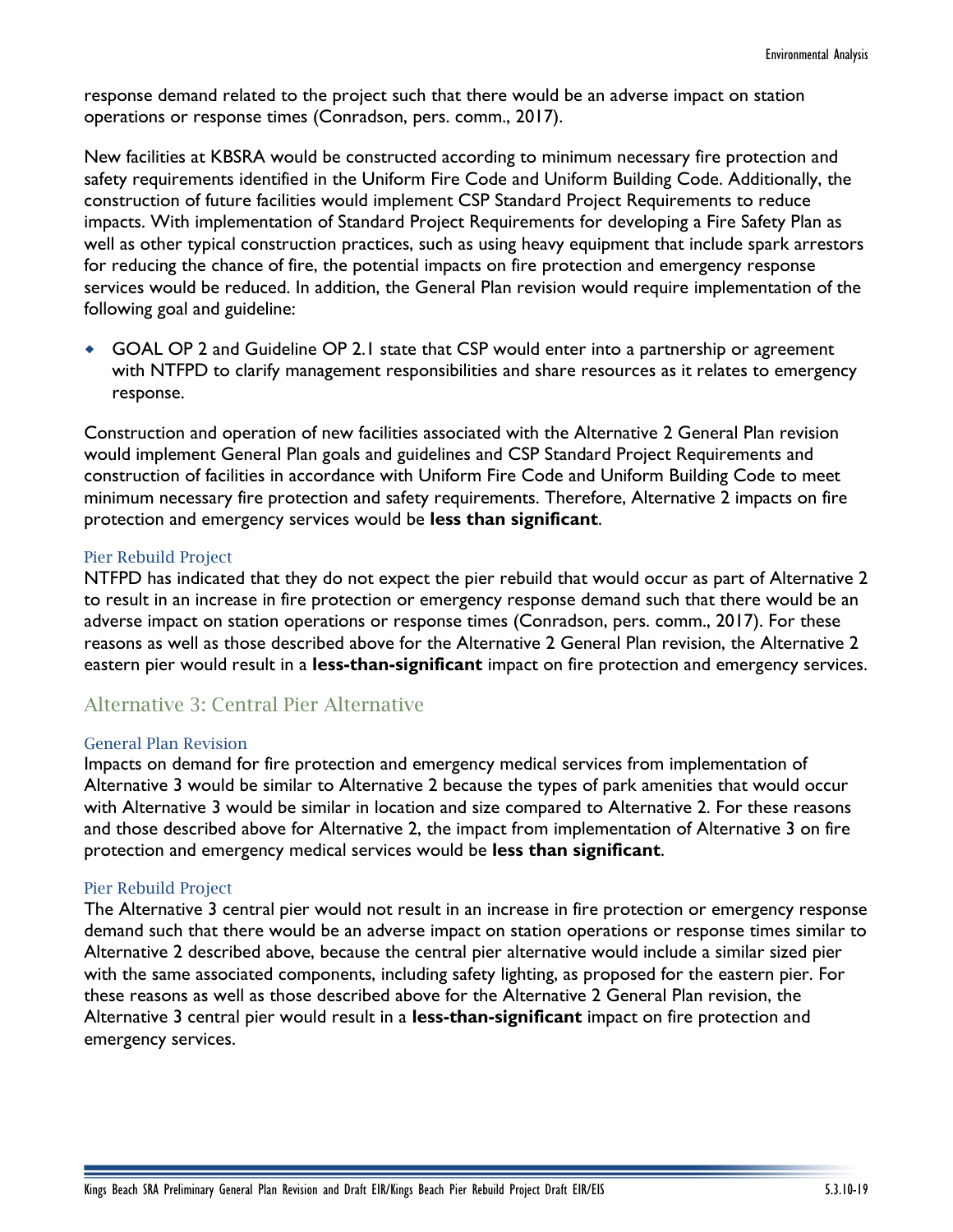## Alternative 4: Western Pier Alternative

### General Plan Revision

Impacts on demand for fire protection and emergency medical services from implementation of Alternative 4 would be similar to Alternative 2 because the increase in park amenities that would occur with Alternative 4 would be similar in location and size compared to Alternative 2. For these reasons and those described above for Alternative 2, the impact from implementation of Alternative 4 on fire protection and emergency medical services would be **less than significant**.

## Pier Rebuild Project

The Alternative 4 western pier would not result in an increase in fire protection or emergency response demand such that there would be an adverse impact on station operations or response times similar to Alternative 2 described above, because the central pier alternative would include a similar sized pier with the same associated components, including safety lighting, as proposed for the eastern pier. For these reasons as well as those described above for the Alternative 2 General Plan revision, the Alternative 4 western pier would result in a **less-than-significant** impact on fire protection and emergency services.

### *Mitigation Measures*

No mitigation measures are required.

## Impact 5.3.10-8: Increased demand for law enforcement services

Law enforcement services at KBSRA are primarily provided by a CSP ranger. Through an agreement with the Placer County Sheriff, law enforcement service needs that occur when the ranger is not present are met by the Sheriff. Implementation of Alternatives 2 through 4 would result in an increase in visitation at KBSRA by up to 10 percent over existing conditions. CSP has identified an existing need for a second ranger to patrol KBSRA. The demand for law enforcement services would increase with the addition of new facilities at KBSRA, including a longer pier, and additional special events. With implementation of General Plan goals and guidelines, additional rangers would be provided as new facilities and an expanded pier are added. Special event applicants would be required to fund additional staff to meet the increase in law enforcement demand associated with their event. For these reasons, the impact on law enforcement services from Alternatives 2 through 4 would be **less than significant**.

## Alternative 1 would have **no impact**.

## Alternative 1: No Project

## General Plan Revision

Because the 1980 General Plan Development Plan would remain unchanged and no upland improvements would be made under the No Action Alternative, there would be no increase in demand for law enforcement services over that which could occur under existing conditions and therefore **no impact** on law enforcement services.

## Pier Rebuild Project

Because the existing Kings Beach pier would remain and there would be no other improvements under the No Action Alternative, there would be no increase in demand for law enforcement services over that which could occur under existing conditions and therefore **no impact** on law enforcement services.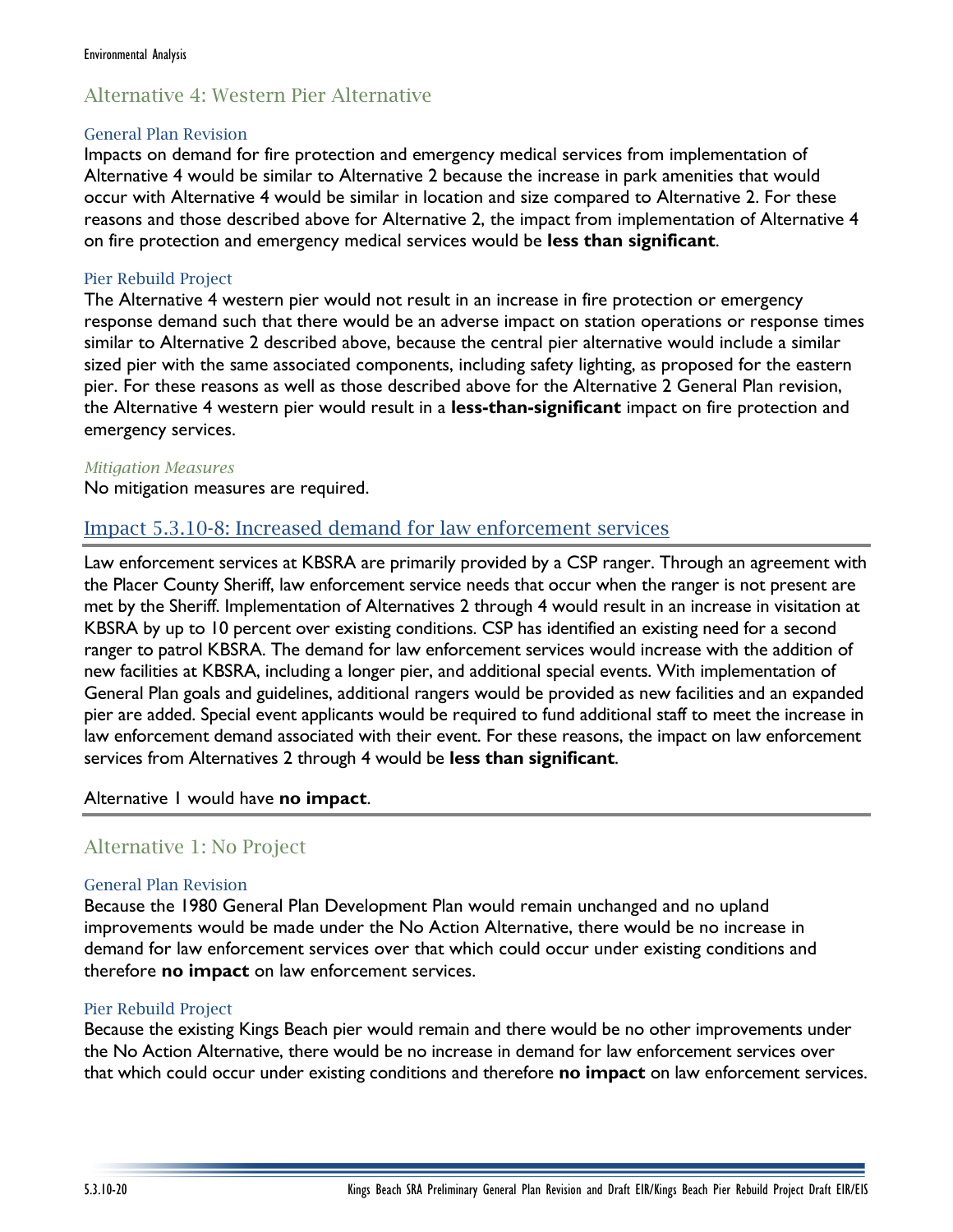## Alternative 2: Eastern Pier Alternative (Proposed Project)

### General Plan Revision

Implementation of Alternative 2 General Plan revision could increase visitation to KBSRA by up to 10 percent over existing conditions and an anticipated increase in the number of special events, which would result in an increased demand for law enforcement protection services so that there would be up to three or four total rangers staffed at KBSRA (Linkem, pers. comm., 2017). Similar to existing conditions, special event applicants would be required to fund additional staff to meet the increase in law enforcement demand associated with their event.

Law enforcement services at KBSRA are provided by CSP rangers. Currently, one full-time ranger is assigned to KBSRA (Linkem, pers. comm., 2017). This ranger splits their time between KBSRA and other CSP areas in the north shore (e.g., Tahoe State Recreation Area in Tahoe City), with most of their time spent at KBSRA. Rangers from other CSP areas patrol KBSRA when the KBSRA ranger is off duty. KBSRA has an existing need for an additional ranger to meet law enforcement demand. CSP has an agreement with the Placer County Sheriff in which the Sheriff responds to incidents at KBSRA if a ranger is not present.

The General Plan revision includes a goal and associated guidelines to ensure that law enforcement needs are provided at acceptable levels at KBSRA:

GOAL OP 4 and Guidelines OP 4.1 and OP 4.2 state that it is a goal of KBSRA to have sufficient staffing and funding to meet the needs for public safety and management through planning for staffing and management needs based on use patterns, use of volunteers to complement staff, and seek additional funding sources to complement base funding levels. Implementation of these guidelines as part of project operations would result in providing additional rangers as additional facilities are added to meet the increase in demand for law enforcement services.

With implementation of General Plan goals and guidelines, which would result in increasing the number of rangers at KBSRA as additional facilities are added and visitation increases, Alternative 2 would result in **less-than-significant** impacts on law enforcement services.

## Pier Rebuild Project

The rebuilt, longer eastern pier that would be constructed with Alternative 2 would result in an increase in visitation and use of the pier, which could increase demand for law enforcement (Linkem, pers. comm., 2017). For the reasons described above for the Alternative 2 General Plan revision, the impact on law enforcement services from implementation of the Alternative 2 eastern pier would be **less than significant**.

## Alternative 3: Central Pier Alternative

#### General Plan Revision

Impacts on demand for law enforcement services from implementation of Alternative 3 would be similar to Alternative 2 because the types of park amenities and park use that would occur with Alternative 3 would be similar to Alternative 2. For these reasons and those described above for Alternative 2, the impact from implementation of Alternative 3 on law enforcement services would be **less than significant**.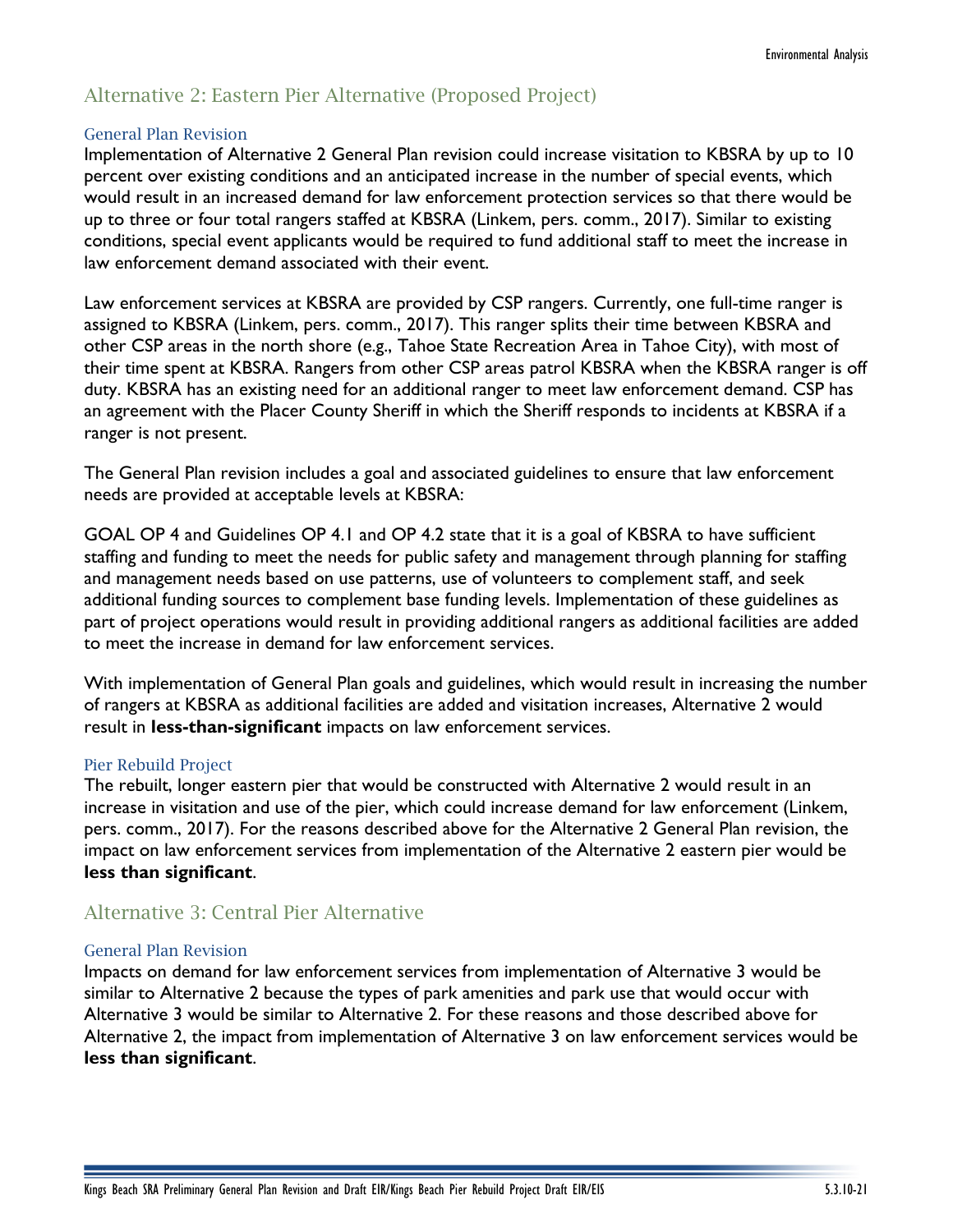## Pier Rebuild Project

The rebuilt, longer central pier that would be constructed for Alternative 3 would result in an increase in visitation and use of the pier, similar to that described above for Alternative 2, which could increase demand for law enforcement (Linkem, pers. comm., 2017). For the reasons described above for Alternative 2, the impact on law enforcement services from implementation of the Alternative 3 central pier would be **less than significant**.

## Alternative 4: Western Pier Alternative

## General Plan Revision

Impacts on demand for law enforcement services from implementation of Alternative 4 would be similar to Alternative 2 because the increase in park amenities and park use that would occur with Alternative 4 would be similar to Alternative 2. For these reasons and those described above for Alternative 2, the impact from implementation of Alternative 4 on law enforcement services would be **less than significant**.

## Pier Rebuild Project

The rebuilt, longer western pier and extended motorized boat ramp that would be constructed for Alternative 4 would result in an increase in visitation and use of the pier, similar to that described above for Alternative 2, which could increase demand for law enforcement (Linkem, pers. comm., 2017). The boat ramp extension would be modest and while it would be expected to increase the period of time that the boat ramp is open, it would not provide access during all lake levels and would not be expected to result in a substantial increase in demand for law enforcement over existing conditions. For the reasons described above for Alternative 2, the impact on law enforcement services from implementation of the Alternative 4 western pier would be **less than significant**.

## *Mitigation Measures*

No mitigation measures are required.

# Cumulative Impacts

Water supply and wastewater conveyance services for KBSRA and the surrounding areas are provided by NTPUD. Additional wastewater conveyance, treatment, and disposal is provided by T-TSA. Solid waste collection is provided by TTDS and solid waste is disposed of at the Lockwood Regional Landfill. Electric and natural gas services are provided by Liberty Utilities and Southwest Gas Corporation, respectively. Fire protection is provided by NTFPD. Law enforcement is provided by CSP rangers at KBSRA and by the Placer County Sheriff's Department as a supplement to CSP ranger patrols and for the surrounding areas. The geographic scope for the cumulative effects on these public services and utilities would be the service area for each of these public service and utility providers.

As described in Impacts 5.3.10-1 through 5.3.10-8, all public service and utility providers are currently able to meet the needs of residents, workers, and visitors year-round. Therefore, no existing significant impacts on public services and utilities impacts currently exist. The public services and utilities impacts of the General Plan revision and pier rebuild action alternatives would be less than significant (see Impacts 5.3.10-1 through 5.3.10-8).

## Water

Cumulative projects that could combine with the General Plan revision to result in a cumulatively considerable impact on water supply and water supply infrastructure include buildout of the Placer County Tahoe Basin Area Plan and Regional Plan within the service area for NTPUD and implementation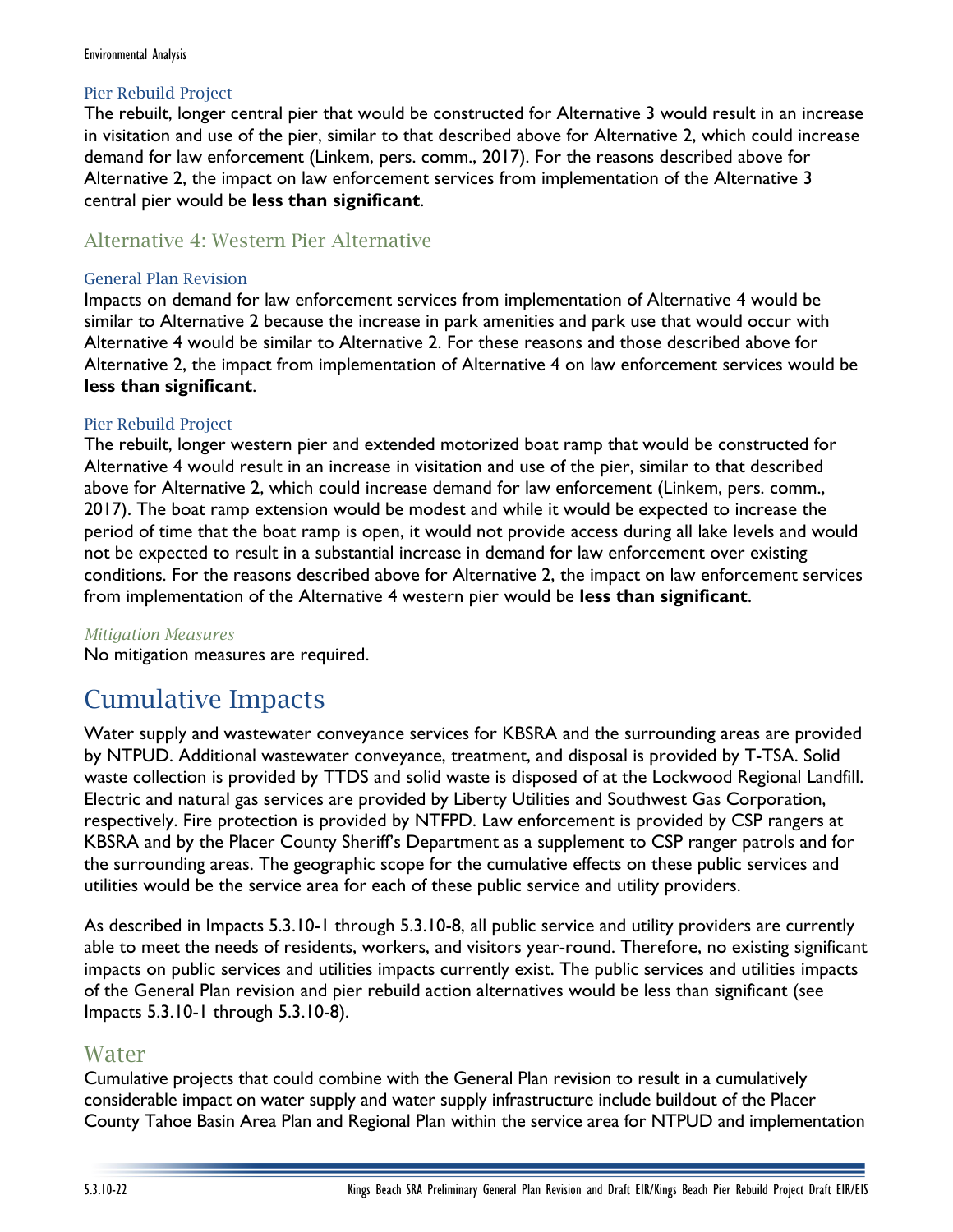of the Kings Beach Center Design Concept and North Tahoe Event Center projects. As identified in Impacts 5.3.10-1 and 5.3.10-2, the General Plan revision and pier rebuild project would result in a less than significant impact related to water supply and water supply conveyance and treatment infrastructure. As identified in the NTPUD 2010 Urban Water Management Plan and confirmed by NTPUD staff, there would be sufficient water supplies to meet future demand of these projects (Stelter, pers. comm., 2016a). Additionally, anytime a specific project is proposed, NTPUD may require a capacity analysis to be performed by the project to ensure the areas of the system being tapped for service are adequate in serving the proposed project. If deficiencies are found, any system improvements required to serve the proposed project would be a condition of the project through which the project constructs system improvements and NTPUD takes ownership of the new facilities. For these reasons, the General Plan revision and pier rebuild project would not combine with cumulative projects to result in a significant cumulative impact on water supply and water supply infrastructure.

## Wastewater

Cumulative projects that could combine with the General Plan revision to result in a cumulatively considerable impact on wastewater conveyance and treatment infrastructure include buildout of the Placer County Tahoe Basin Area Plan and Regional Plan within the service area for NTPUD and implementation of the Kings Beach Center Design Concept and North Tahoe Event Center projects. Considering the limited anticipated growth that could occur within their service area, NTPUD generally has adequate capacity in their wastewater collection system (Stelter, pers. comm., 2016a). The same requirements for capacity analysis and needed system improvements described for water supply above related to NTPUD infrastructure would also apply to their wastewater collection services. Although the current T-TSA wastewater conveyance system has the capacity to meet the wastewater conveyance demand for the region, a pinch point exists along the Truckee River Interceptor (TRI) near Olympic Valley, which could affect the potential for the system to accommodate increased wastewater flows. The General Plan revision and cumulative projects identified above would contribute wastewater to the TRI. Any excess capacity in the TRI is allocated on a first-come, firstserved basis and all future projects that would use this conveyance would be required to demonstrate that sufficient wastewater conveyance capacity is available. The T-TSA WRP has a capacity of 9.6 million gallons per day (mgd) based on a seven-day dry weather average flow basis (Parker, pers. comm., 2017). The remaining available capacity at the treatment plant is estimated to be 3.2 mgd. Currently, there is ample available capacity to serve projected future development, including the buildout of the cumulative projects listed above. The T-TSA WRP is designed to address buildout of its service area which includes cumulative projects located within the Town of Truckee and Placer County (Placer County 1994, Town of Truckee 2006). Also, the T-TSA emergency overflow ponds located between Riverview Park and the Truckee River are designed to hold additional volume that could be generated during peak flows until such flows could be processed by the treatment plant (T-TSA 2009). No project would be permitted without confirmation from the service provider that available capacity exists at the WRP. For these reasons, the General Plan revision and pier rebuild project would not combine with cumulative projects to result in a significant cumulative impact on NTPUD and T-TSA wastewater conveyance and wastewater treatment infrastructure or on the T-TSA WRP.

## Solid Waste

Contributions of solid waste to the landfill associated with the project operations would be minimal associated with a 10 percent or less increase in visitation at KBSRA. The project operations would achieve the 50 percent waste diversion requirements of AB 939 through diversion of recyclable materials at the MRF. Construction and demolition (C&D) activities associated with the General Plan revision and pier rebuild project would be required to recycle or salvage for reuse a minimum of 65 percent of C&D debris in accordance with Section 5.408 of the CALGreen Code. The cumulative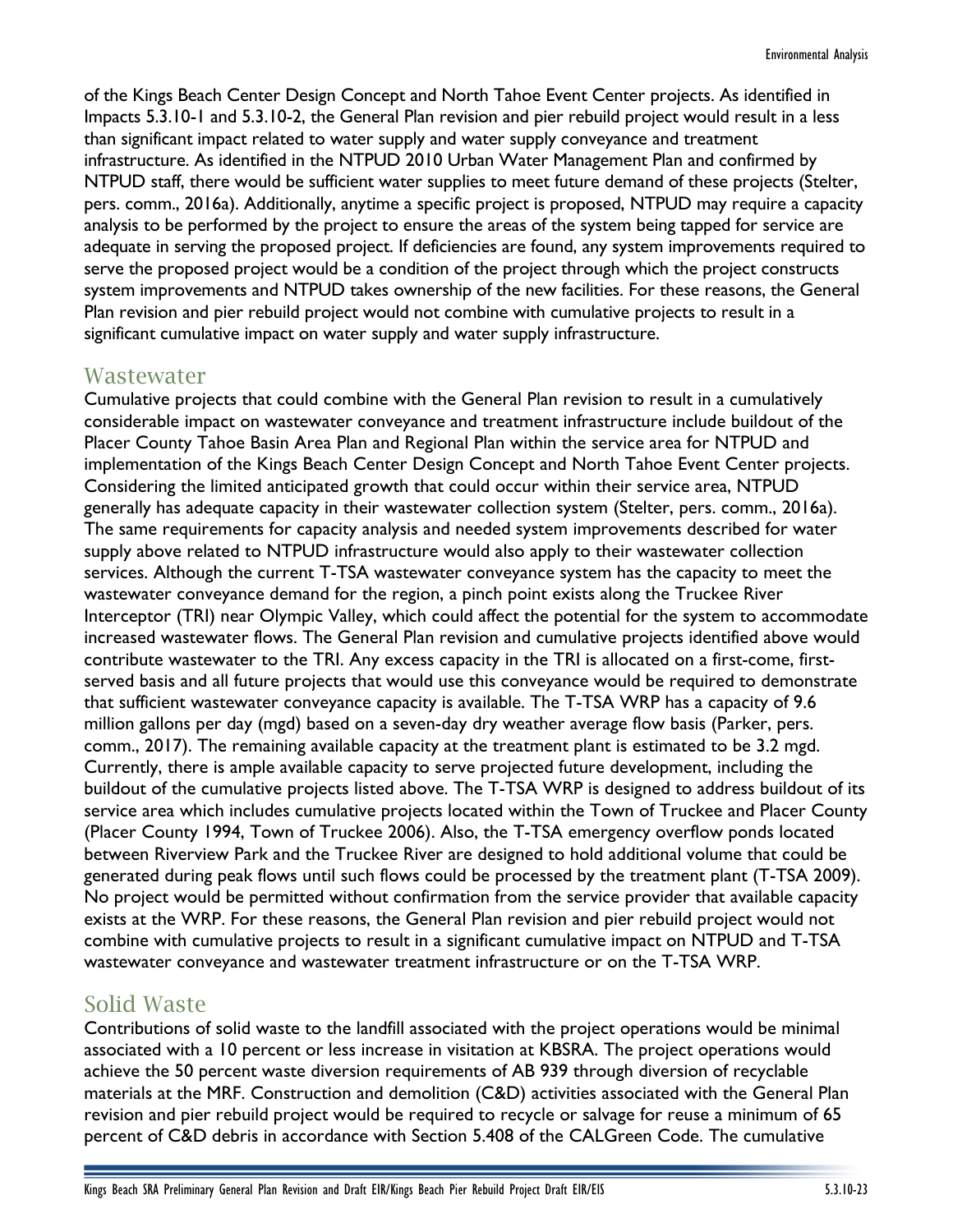projects listed in Table 5.1-4 in Section 5.1.4, Cumulative Impacts, would contribute to the generation of solid waste during construction activities and operations that could be sorted and transferred through the MRF and disposed at the Lockwood Regional Landfill. These projects would also achieve solid waste reductions during operations and construction as required by AB 939 and Section 5.408 of the CALGreen Code.

The Eastern Regional Landfill Materials Recovery Facility (MRF) is permitted to receive 800 tons (3,556 cubic yards) of material daily (CalRecycle 2015). The MRF receives an average of 205 tons per day (911 cubic yards) and has available capacity to receive an additional 595 tons per day (2,644 cubic yards; TTSD 2018a, 2018b). Lockwood Regional Landfill presently has a capacity of 302.5 million cubic yards, over an area of 856.6 acres. Based on the April 2010 aerial survey the Landfill contained a waste volume of approximately 32.8 million cubic yards (NDEP 2016). Given that approximately 90 percent of the landfill capacity is available, there would be sufficient and available capacity to meet solid waste disposal needs for the foreseeable future. For these reasons, the General Plan revision and pier rebuild project would not combine with cumulative projects to result in a significant cumulative impact on solid waste disposal.

## Energy

Liberty Utilities and Southwest Gas Corporation employ various programs and mechanisms to support provision of these services to new development; various utilities charge connection fees and re-coup costs of new infrastructure through standard billings for services. There is currently sufficient infrastructure and energy supply to support existing demand. Implementation of the General Plan revision and pier rebuild project would result in an incremental increase in demand for energy.

Many of the cumulative projects identified in Table 5.1-4 in Section 5.1.4, Cumulative Impacts, that would be served by these energy providers involve redevelopment of existing developed sites or areas, including buildout of the Tahoe Basin Area Plan and Regional Plan and the Kings Beach Center Design Concept, North Tahoe Event Center, and Kings Beach Library Relocation. Other cumulative projects would result in demand for electricity that would primarily be associated with new lighting, such as the road and pedestrian projects, which would be an incremental increase over existing conditions. Through their established process to provide connections, electricity, and natural gas supply to new development, Southwest Gas and Liberty Utilities use plans provided by developers to determine if or when upgrades in the system would be required to meet demand. In California, the General Plan revision and pier rebuild project and the cumulative projects would be required to implement energy efficiency measures in accordance with Title 24 to reduce energy demand. For these reasons and because the utilities have procedures to plan for system improvements to keep pace with projected demand, the General Plan revision and pier rebuild project would not combine with cumulative projects to result in a significant cumulative impact on energy efficiency and consumption.

# Fire Protection and Emergency Services

As described in Impact 5.3.10-7, the project would result in a minor increase of visitors at KBSRA of 10 percent or less over existing conditions that would not adversely affect NTFPD staffing or operations (Conradson, pers. comm., 2017). During holidays and other periods of high tourist visitation (e.g., ski season, summer weekends), visitation to the area increases, which, in combination with buildout of the Tahoe Basin Area Plan and Regional Plan and development of the Kings Beach Center Design Concept, could affect fire protection and emergency services ratios and response times. Implementation of individual projects could require improved or expanded facilities for fire protection and emergency services provided by NTFPD, the construction of which could result in adverse environmental effects. However, project-level environmental review for specific projects would be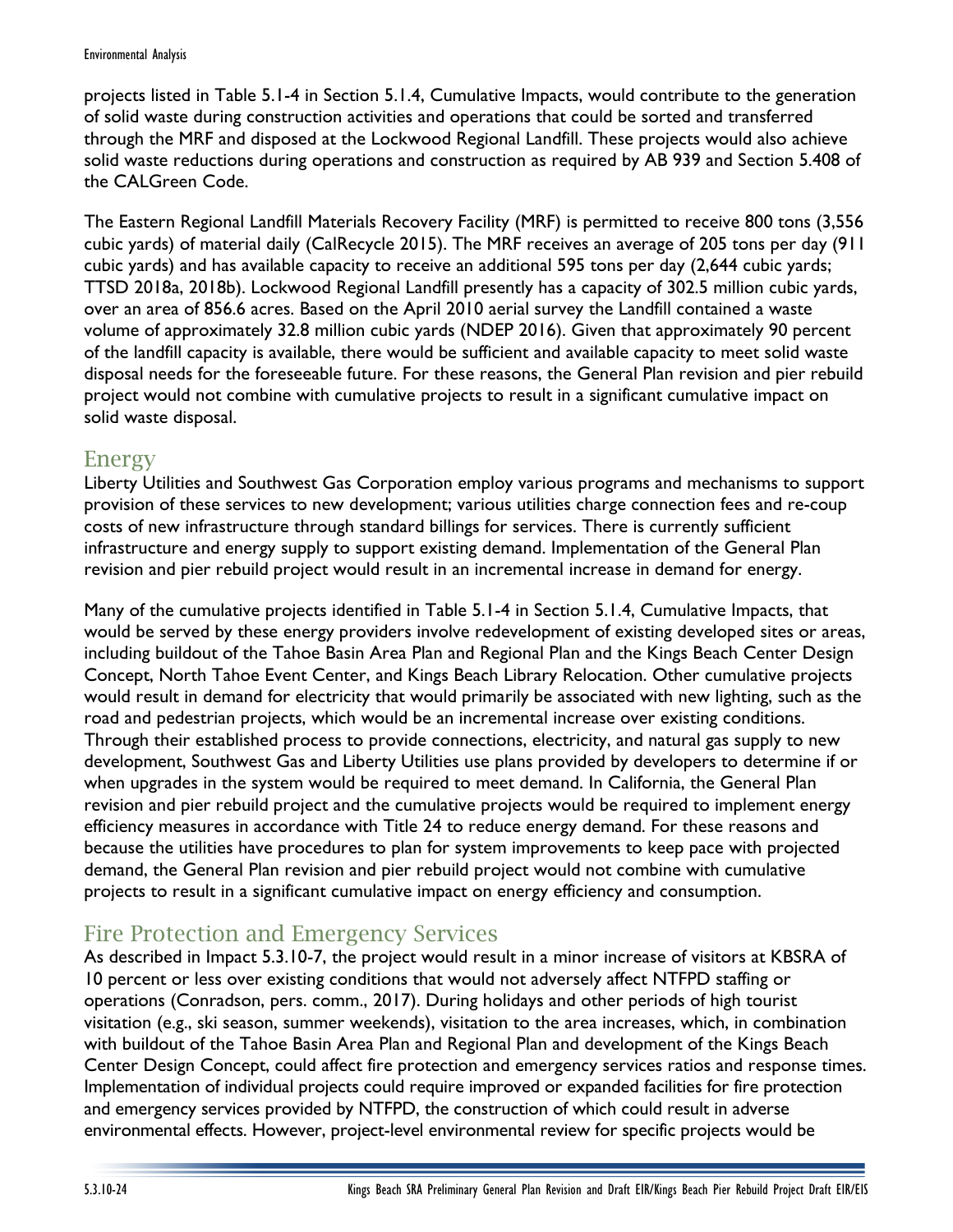required to have adequate water supply for fire suppression. Additionally, new construction projects pay mitigation fees to NTFPD that are used for costs associated with recovery of fire and life safety activities. NTFPD is also funded through developer agreements and federal grants that are used for providing additional fire equipment and infrastructure that helps NTFPD in working to achieve the National Fire Protection Association (NFPA) 1710 standards (Schwartz, pers. comm., 2016). For these reasons, the General Plan revision and pier rebuild Project would not combine with the cumulative projects to result in a significant cumulative impact on fire protection and emergency services.

## Law Enforcement

Law enforcement at KBSRA is provided by CSP rangers, implementation of the General Plan revision would result in increasing the number of rangers at KBSRA as demand increases with new facilities, and the cumulative project law enforcement demands would be served by Placer County Sheriff. For these reasons, the General Plan revision and pier rebuild project would not combine with the cumulative projects to result in a significant cumulative impact on law enforcement services.